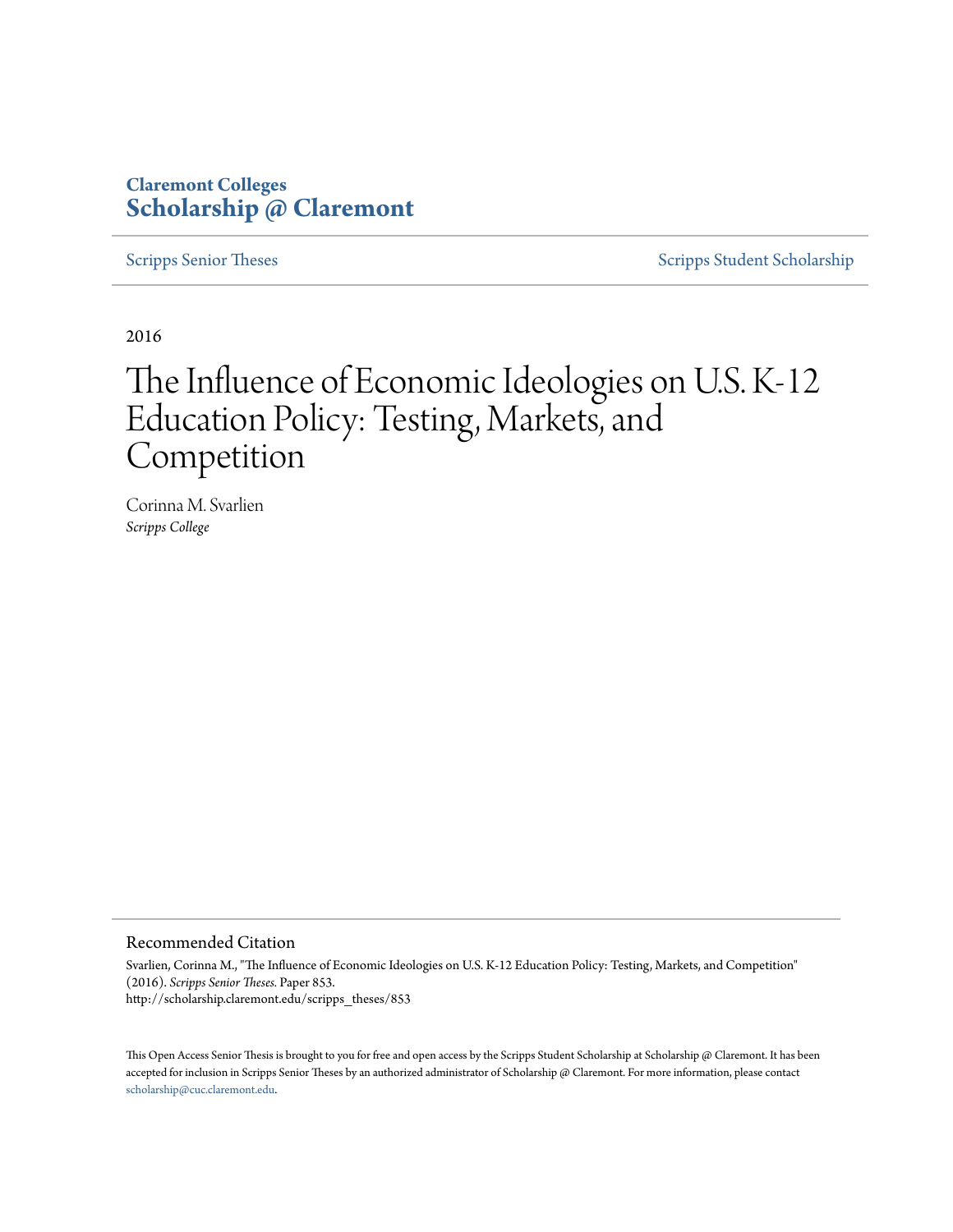# **The Influence of Economic Ideologies on U.S. K-12 Education Policy: Testing, Markets, and Competition**

by

**Corinna M. Svarlien** 

# **SUBMITTED TO SCRIPPS COLLEGE IN PARTIAL FULFILLMENT OF THE DEGREE OF BACHELOR OF ARTS**

**Professor Golub Professor Tyson** 

**April 22, 2016**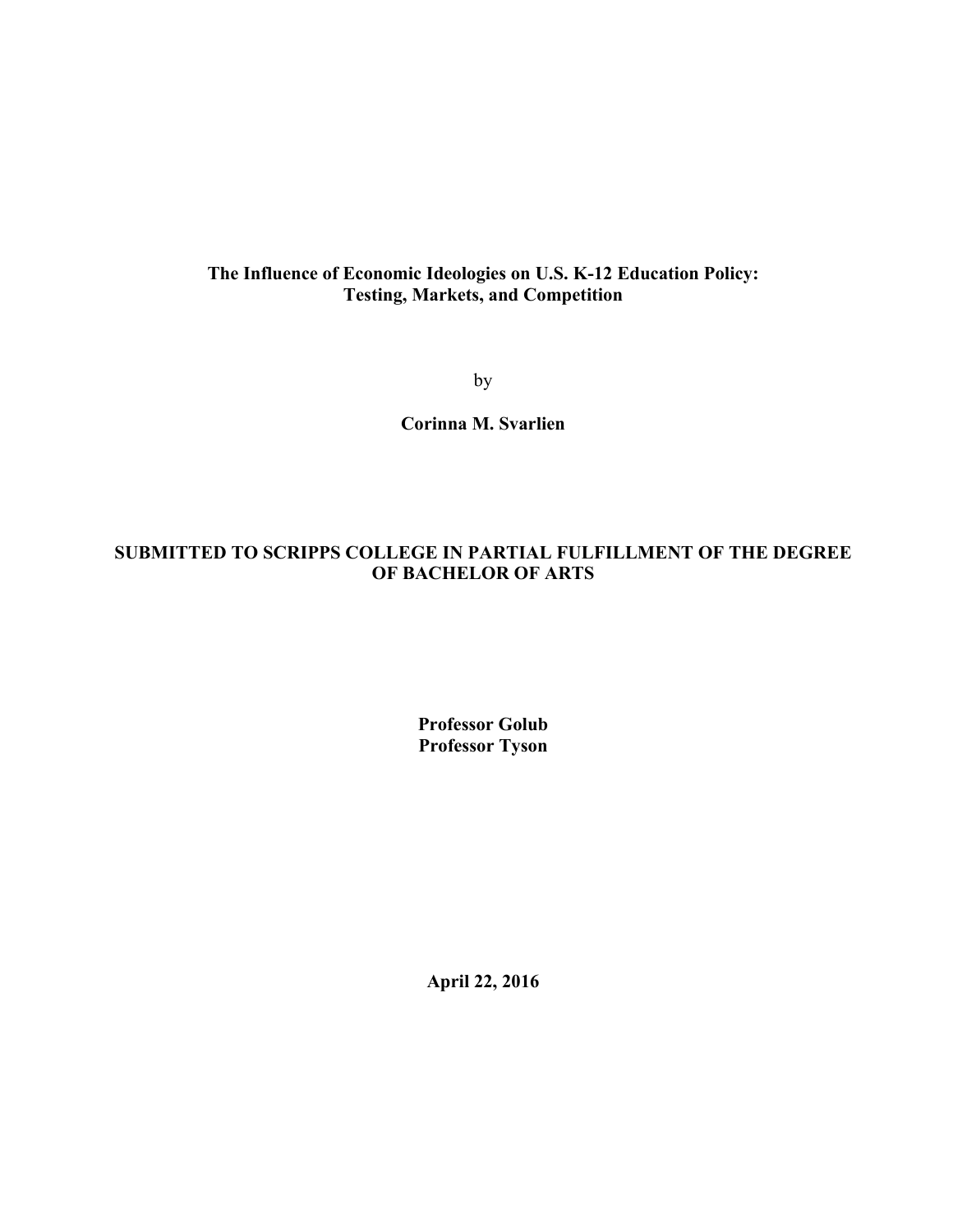The American public school has been characterized by inequality and segregation based on race and class since its inception. Disparities in funding, facilities, and qualified staff have been documented in countless government reports, books, and articles, yet little has changed in terms of racial segregation and socioeconomic class inequality in public schools.<sup>1</sup> It's clear that the mere injustice of inequality is not enough to mobilize Americans to pass serious education legislation; fears over racial unrest and economic decline are needed to create an atmosphere open to reform. Despite this historic trend, education policy continues to rely on accountability models in which data collection is used to hold students and teachers accountable to the state. These models rely on several flawed assumption, primarily that if inequality is well documented, policymakers will take steps to remedy the disparities in achievement and resources.

Education has long been valued for its economic function of preparing the professional and working classes for their future careers. However, economic structures and ideologies are increasingly viewed as tools to shape education policy in addition to being the end goal of elementary and secondary education. I identify three major economic principles that have influenced recent developments in the federal K-12 education policy, the Elementary and Secondary Education Act (ESEA): competition and scarcity, government responsibility to protect the economy, and the collection and distribution of data to inform rational market decisions.

Ideas of competition and scarcity serve as a barrier to equitable reform as privileged parents recognize their interest in securing as much of the scarce funding available for public education as possible for their own children.<sup>2</sup> Neoliberal views of competition have also led to conservative lawmakers to advocate for introducing market competition into the public school system, through policies such as expanding charter schools, education vouchers, and Title I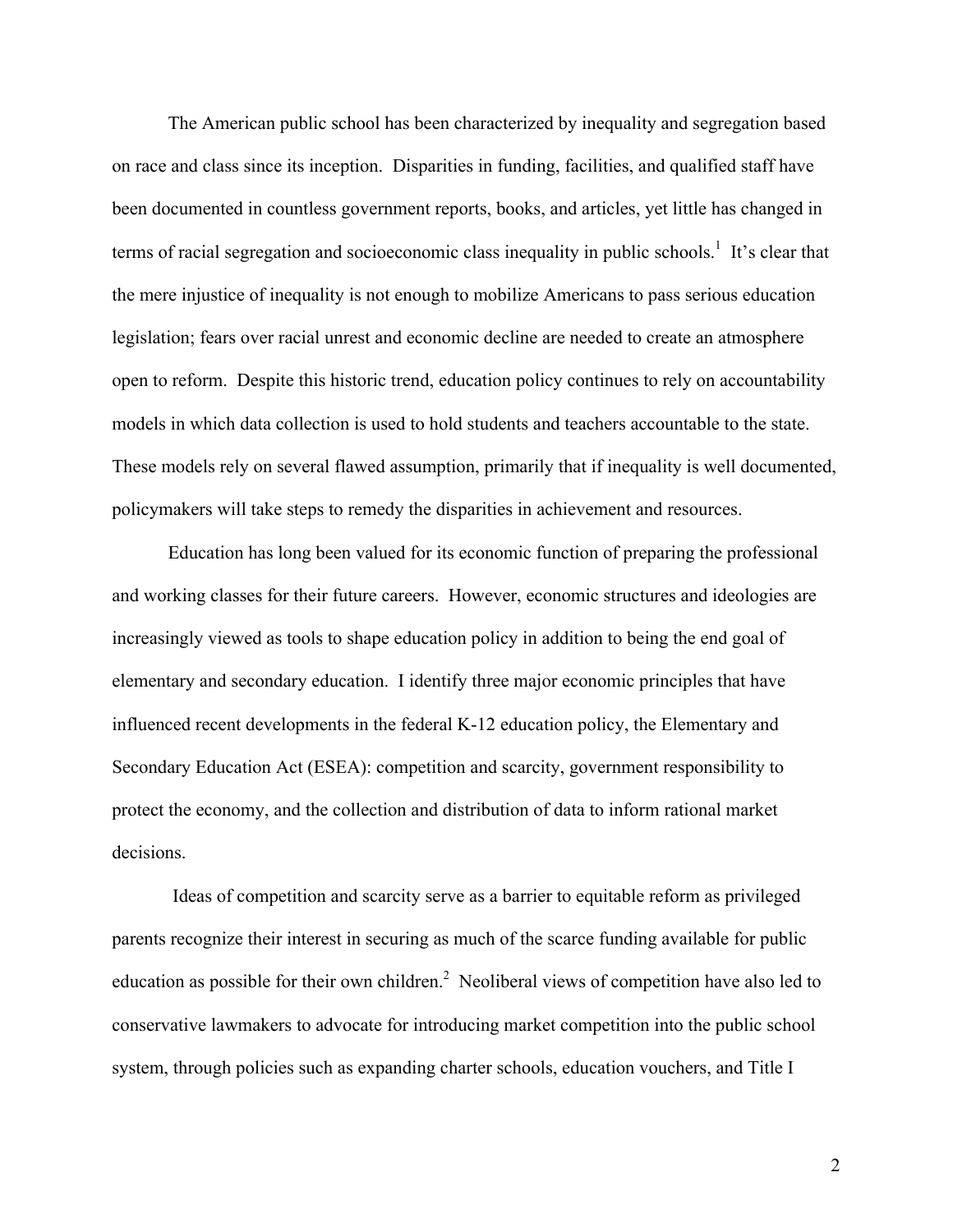portability. Proponents argue that these reforms will increase the quality of education for all as schools compete against each other, but detractors see these policies as diverting resources away from high-poverty schools currently receiving federal support and threatening failing schools with closure instead of improvement. Moving away from neoliberal conceptions of the economy, policymakers and advocates on the Left and Right point to the government's responsibility to protect the national economy through education reform. The policies created by these demands include accountability systems that measure for career and college readiness and an increased focus on curricula that looks more like worker training. Advocates on the left have also used this economic model to push for greater education equity, pointing to the economic benefits of investing in marginalized communities.

The third principle, neutral data collection, is the most interesting and important. It is essential for the market competition model of education because it allows parents to make rational decisions and it is the main standard of measurement for the government's economic success in education. It also has support from the Left because it is seen as the best way to demonstrate and remedy educational disparities among racial and socioeconomic groups.<sup>3</sup> Researchers looking at No Child Left Behind have shown how liberal forces played a key role in creating accountability-based reform as a path towards civil rights in education.<sup>4</sup>

Should we then view testing and data based policy as a positive example of bipartisan reform with the potential to improve education for marginalized groups while also satisfying conservative demands for improving economic preparedness, holding schools accountable for the funds they spend, and maintaining a data based meritocracy? No. To believe this would require us to rely to rely on several highly flawed assumptions. The first of these assumptions is that if we can prove that educational inequality exists, the United States government and people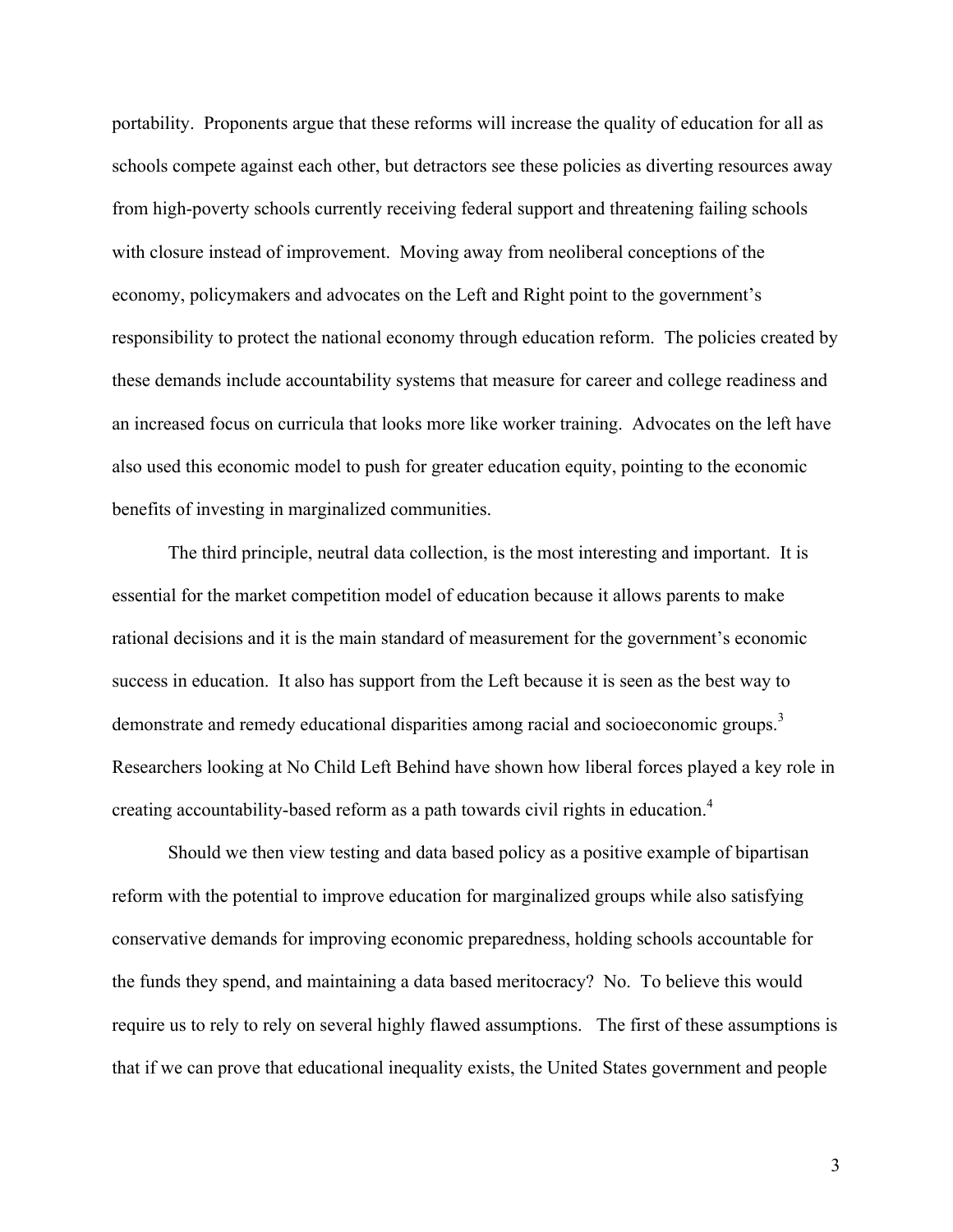will step up to fix the problem. In reality, disparities in educational achievement and resources are well documented and have been for decades. We have no reason to believe that simply providing more proof of these inequalities will be enough to motivate effective reform; in fact the historical evidence suggests that privileged parents are prepared to fight to protect the educational opportunities of their own children even in the face of devastating inequality. Secondly, we should not assume that the tests that create these data are as neutral as they claim to be. Biases in testing can create a misleading representation of the intelligence of students of color and low-income students, which can then be used to justify current economic inequalities as simply a reflection of a meritocracy. Thirdly, we should question the assumption that policymakers are being upfront about the interests at play in this debate. Educational entrepreneurs are aware of the profit making possibilities of testing, testing preparation, and the political pushes to privatize education, using data from failing schools as justification. We should not ignore these forces when evaluating the possibilities of reform based on testing and accountability. I will argue that although it is important to focus on the educational opportunities and achievement of marginalized students, testing is a misleading and potentially harmful way of measuring educational equity. Its exclusive focus on outputs ignores the current and historical inequities in funding, access, and support. Low test scores can then be used to justify economic inequality or be used to show the failings of the public school system in order to push for privatization.

## **The Development of the ESEA**

The Elementary and Secondary Education Act was first passed in 1965 under Lyndon Johnson and provided federal funding to address, "the special educational needs of children of low-income families and the impact that concentrations of low-income families have on the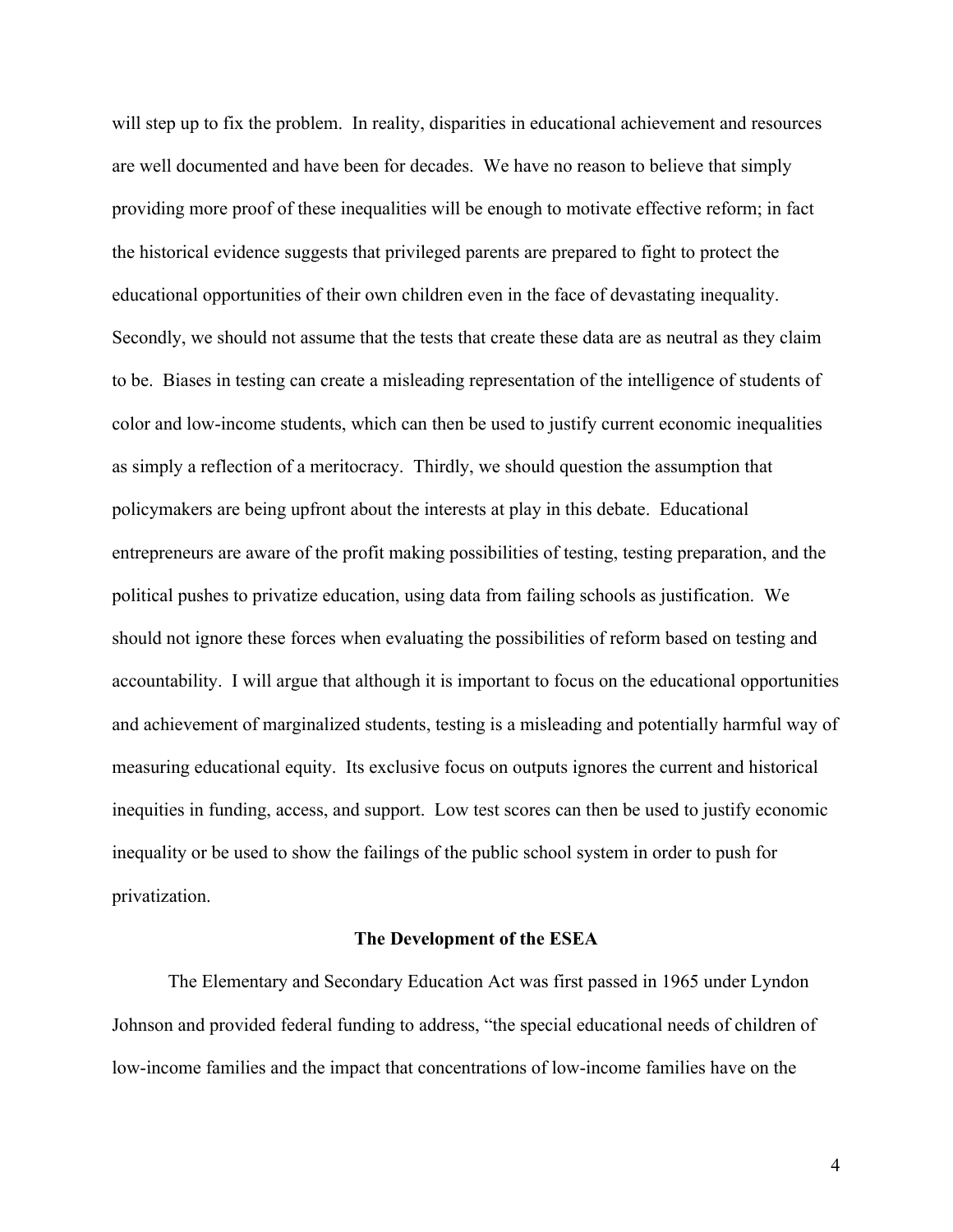ability of local educational agencies to support adequate educational programs."5 The legislation expanded in 1968 to include migratory children, neglected and delinquent children, and new programs for students learning English as second language. It has since been reauthorized and revised several times, including the passage of No Child Left Behind (NCLB) in 2001. NCLB was set to expire in 2007 and the Obama administration granted waivers to states unable to meet the law's requirements as Congress struggled to create NCLB's replacement. In December 2015, Congress passed the bipartisan Every Student Succeeds Act (ESSA), which keeps NCLB's focus on accountability, but shifts much of the power to create these systems to the states. The ESEA has maintained its commitment to low-income students through Title I funding, but other aspects of the law have fluctuated in importance since its original passage.

In the 1970s and 80s attention shifted from the needs of disadvantaged students to the problem of student achievement as a whole. This shift was solidified when the National Commission on Excellence in Education published *A Nation at Risk: The Imperative for*  Education Reform in 1983.<sup>7</sup> The report warned of the economic and security risks that the United States makes itself vulnerable to when the education system fails, claiming that, "the educational foundations of our society are presently being eroded by a rising tide of mediocrity that threatens our very future as a Nation and a people."<sup>8</sup> The fear of America losing its standing in the international community due to poor education has remained constant through reforms since *A Nation at Risk* was published, fueling the increased focus on holding states, schools, teachers, and students accountable to the educational goals of the nation.

As understandings of the purpose of education and the problems facing America change, the parameters of the debate around education policy change with them. Currently, economic concerns dominate the ways policymakers diagnose problems and imagine solutions in education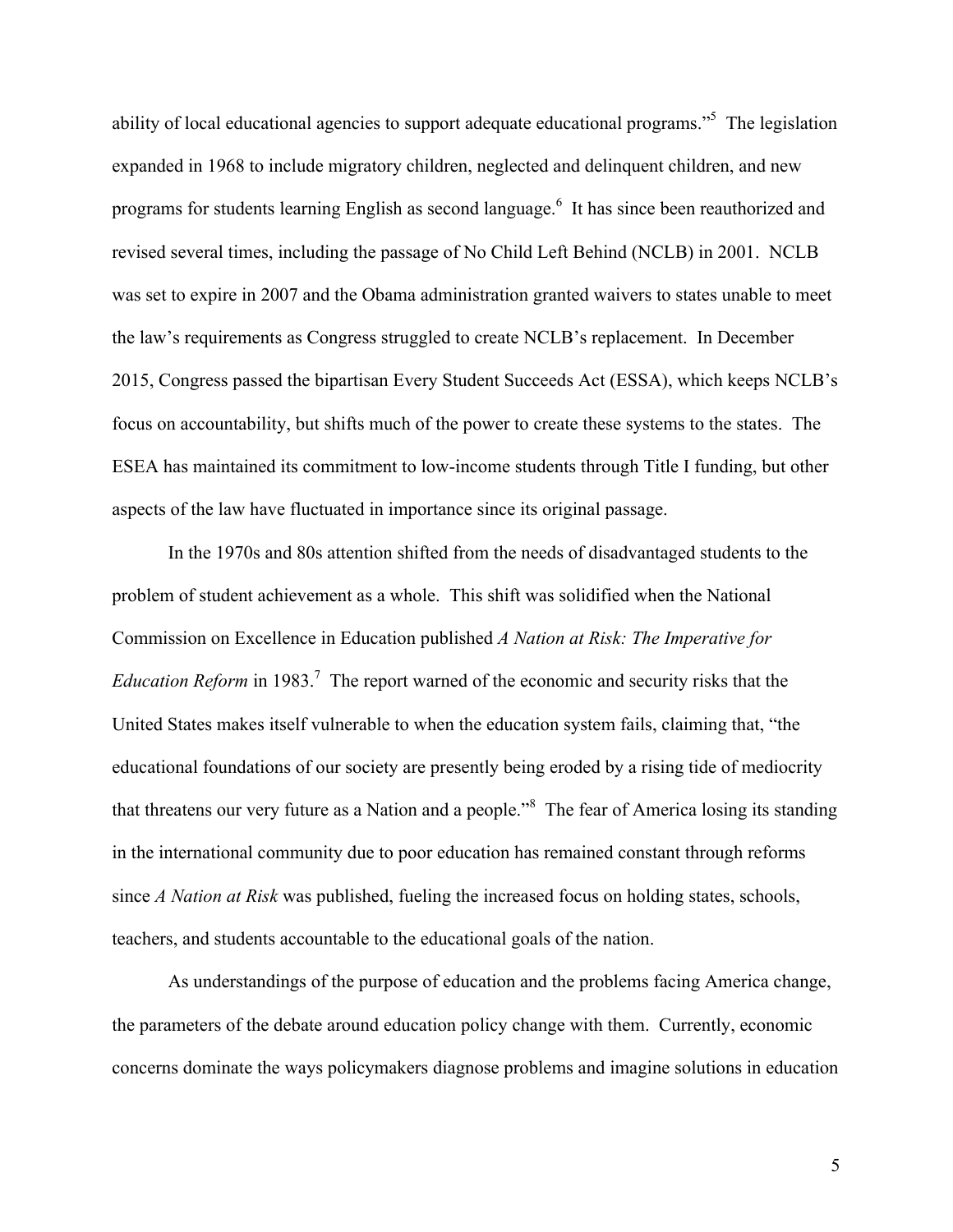policy, and these problems and solutions are shaped by different ideological understandings of the economy and its relationship to education. Due to the dominance of neoliberal outlooks, this largely takes the form of concerns that American workers do not have the skills to compete in the competitive global economy, and that K-12 public education is the best way to impart those skills. There is also often concern that public education is costing the country too much money without returning acceptable, measurable results and a belief that the private sector and market models can make education more efficient.

Scholarship and political debate around education policy in the United States generally identifies three key historical moments: the 1965 passage of the ESEA as part of the "War on Poverty", the rise of neoliberal reforms in the 1980s, and the emergence of high-stakes standardized testing found in NCLB. The original passage of the ESEA is usually evoked by the Left in calls to return to education policy that explicitly focuses on low-income students and students of color.<sup>9</sup> Scholarship also places the different versions of the ESEA in the context of the civil rights movement in order to depict the policy as part of the advances made by *Brown v. Board of Education* and the Civil Rights Act of 1964. 10 Other authors have diverged from the narrative of linear progress toward achieving the promise of the ESEA and have instead used a Critical Race Theory framework in their analyses. $<sup>11</sup>$ </sup>

Much has been written on the privatization of education through neoliberal reforms in the United States. Economist Milton Friedman is most associated with this ideological movement as he was the first to propose replacing the public school system with government vouchers in 1955.<sup>12</sup> Proponents of privatization argue that introducing market competition into the public school system will increase school quality and provide more choice in the kinds of education available for parents to choose.<sup>13</sup> Many scholars have explored the ideological underpinnings of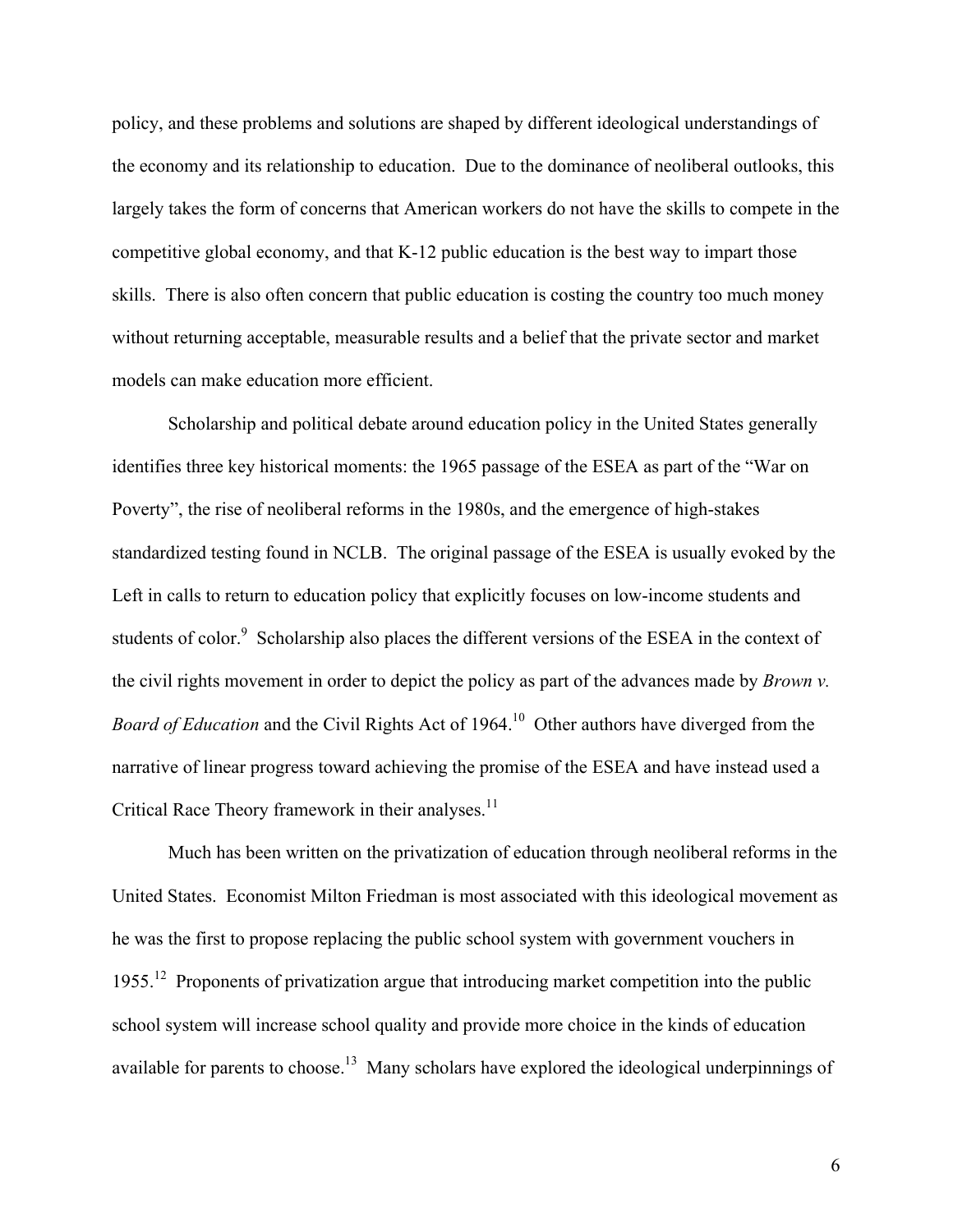calls for privatization<sup>14</sup> while others have examined whether market reforms can deliver their promises of increasing efficiency, freedom, quality, and equity in education.<sup>15</sup>

Although government mandated standardized testing seems antithetical to the freedom of neoliberalism and privatization, education theorist Michael Apple argues that the kind of information gathering and publishing found in testing is essential for eventual implementation of market reforms.<sup>16</sup> This is because consumers (parents) need access accurate and objective information on school performance to make rational choices in order for the education market to function properly. This model, of course, assumes the neutrality/objectivity of standardized testing, which allows test scores to be used to compare individual students, racial and class groups, and states. Other arguments for testing come from a neoconservative tradition, either focusing on fiscal responsibility or conservative morality. A corporate managerial model of education requires standardized testing in order for the government to appropriately assess schools to make sure that money is being efficiently spent and measurable results are being achieved.<sup>17</sup> Neocon arguments that focus on traditional values tend to depict the country as being in a state of moral decay that must be remedied through a return to high standards and a national, conservative curriculum.<sup>18</sup> This argument has been less present in the current ESEA debate, which has been dominated by economic concerns and the need for local control.

However arguments for standardized testing do not only come from the Right. In the current ESEA debate one of the strongest advocates for continuing testing has been a coalition of civil rights organizations that argues that testing is a necessary tool for holding the state accountable to educating all students equitably.19 Organizations such as The Leadership Conference on Civil and Human Rights, the NAACP Legal Defense Fund, and The National Council of La Raza have called for Congress to maintain standardized testing and other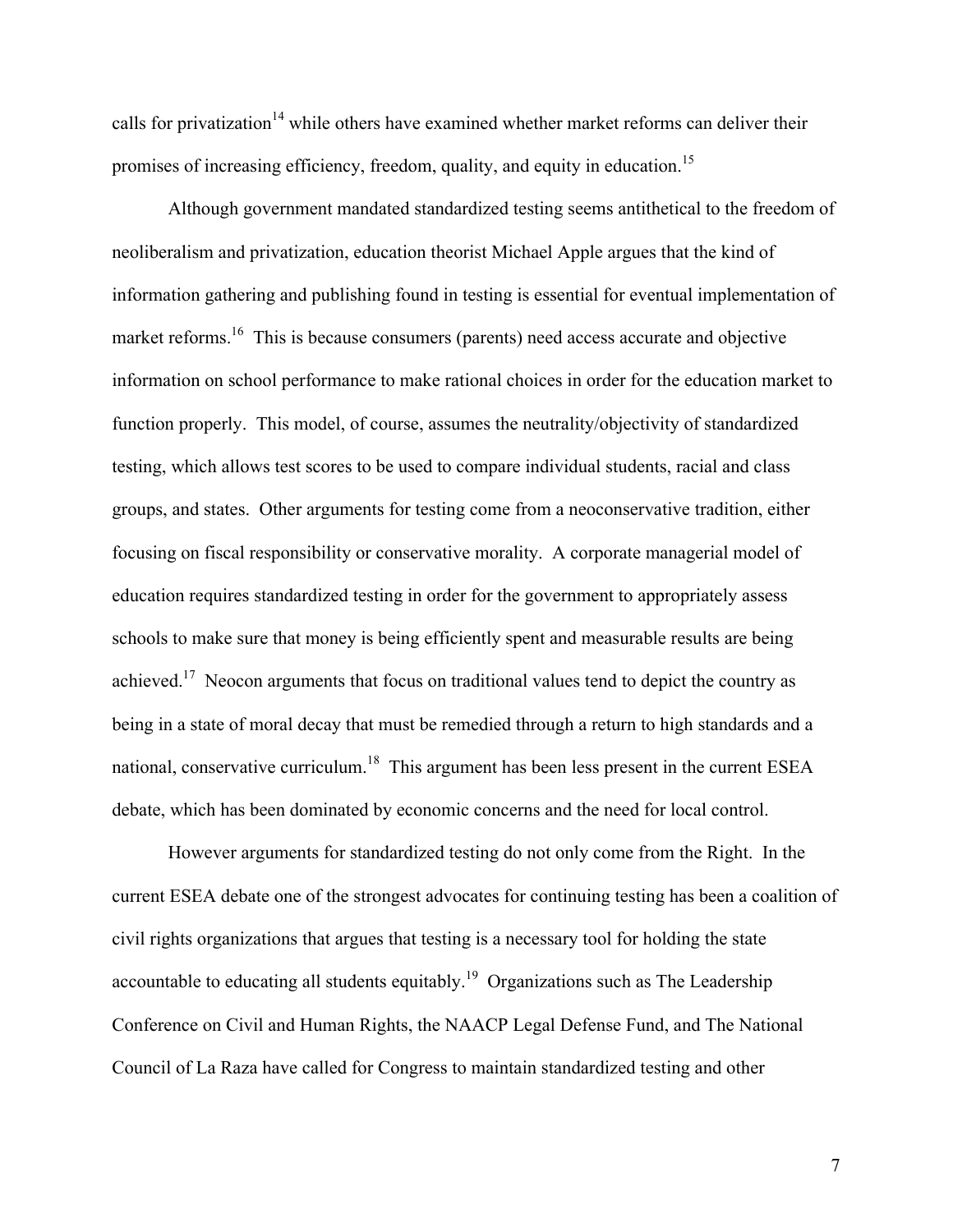accountability measures in order to ensure educational equity. These groups point to achievement gaps in testing scores and graduation rates to show the importance of collecting and publishing this information; however, we should remain skeptical that testing is the best way to remedy these injustices.

# **Conditions for Reform**

This paper does not attempt a thorough study of the conditions necessary to push through education reform in the United States. However, the principle of interest convergence, coming out of Critical Race Theory, is a useful tool for examining the political motivations of reform and the impact those interests have on policy. Derrick Bell's conception of interest convergence argues that major civil rights advances are not made through moral persuasion, but rather occur when the demands of activists align with the real or perceived interests of the white elite.<sup>20</sup> Similarly, Samuel Bowles and Herbert Gintis argue that education reform has historically occurred during times of intense class conflict, which created conflict and accommodation among the capitalist and working classes.<sup>21</sup>

Government reports from the 1960s, published around the time of the 1968 expansion of the ESEA, document fears that, "Many of those whose recent acts threaten the domestic safety and tear at the roots of the American democracy are the products of yesterday's inadequate and neglected inner-city schools."<sup>22</sup> The reports, which examine the relationship between violence, crime, and education identify many of the same problems that reformers point to today, and identify the school as one of the government's last chances to instill a respect for authority and strong work ethic in "slum children" and "delinquents." Although the reports contain some progressive policy suggestions, such as abolishing biased tracking and testing systems, $^{23}$  they do so by mobilizing white fears of angry, uneducated, and unemployed young black men.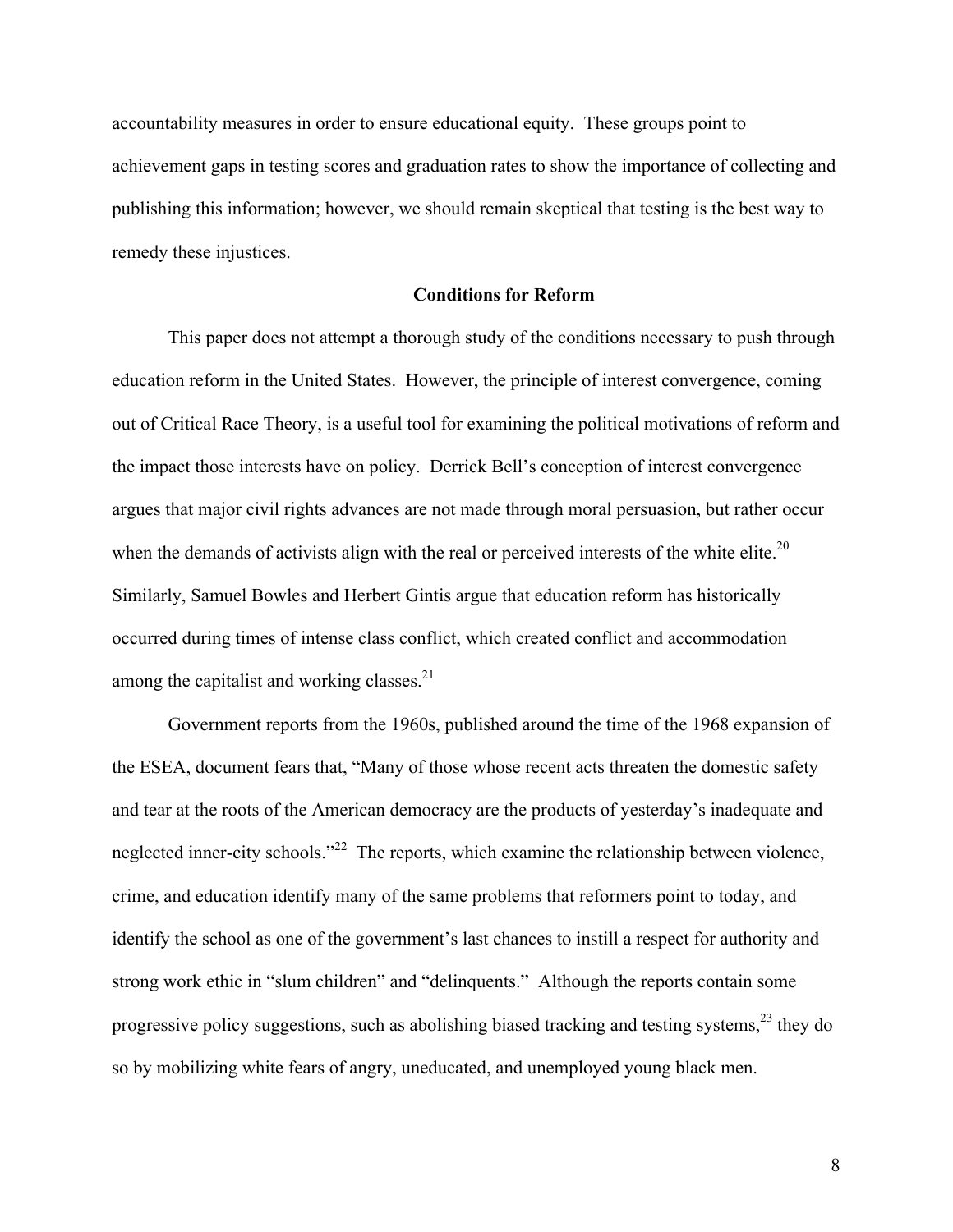Following in the tradition of five decades of government reports of educational inequality, the Equity and Excellence Commission released a report on educational disparities in 2013. The report also advises a variety of progressive policies, but instead of focusing on fears of black youth, the Commission uses American anxieties over its declining economic standing. Pennsylvanian Congressman, Chaka Fattah, writes in his forward of the report, "We can no longer afford to deny any child, let alone entire communities, the opportunity to learn, achieve and compete. What was once a question of justice and fairness is becoming a question of economic survival and success."24 Statements like this are found throughout the report, echoing the economic fears of *A Nation at Risk.* Although this rhetoric likely more tactical than ideological, the intense focus on education's economic utility helps shape the direction of education policy.

#### **The Purpose of Education**

Debates over education policy are usually framed as being disagreements over the best methods to achieve a shared goal of improving education. Policymakers rarely explicitly debate what the purpose of education is, even though the methods and goals of education vary radically across different theories. A debate over the purpose of education needs to happen openly. Theories of education and its role in society have been explored and debated in academia for many decades, creating a rich library of competing ideas. These theories give us tools to critically examine current education policy and to imagine a more hopeful future for education. This section offers a brief summary of a few key theories used directly and indirectly by this paper to evaluate the ideological forces behind educational reform.

One model, Functionalism, argues that the purpose of education is to create social cohesion. It does this by socializing students into society, passing on cultural traditions and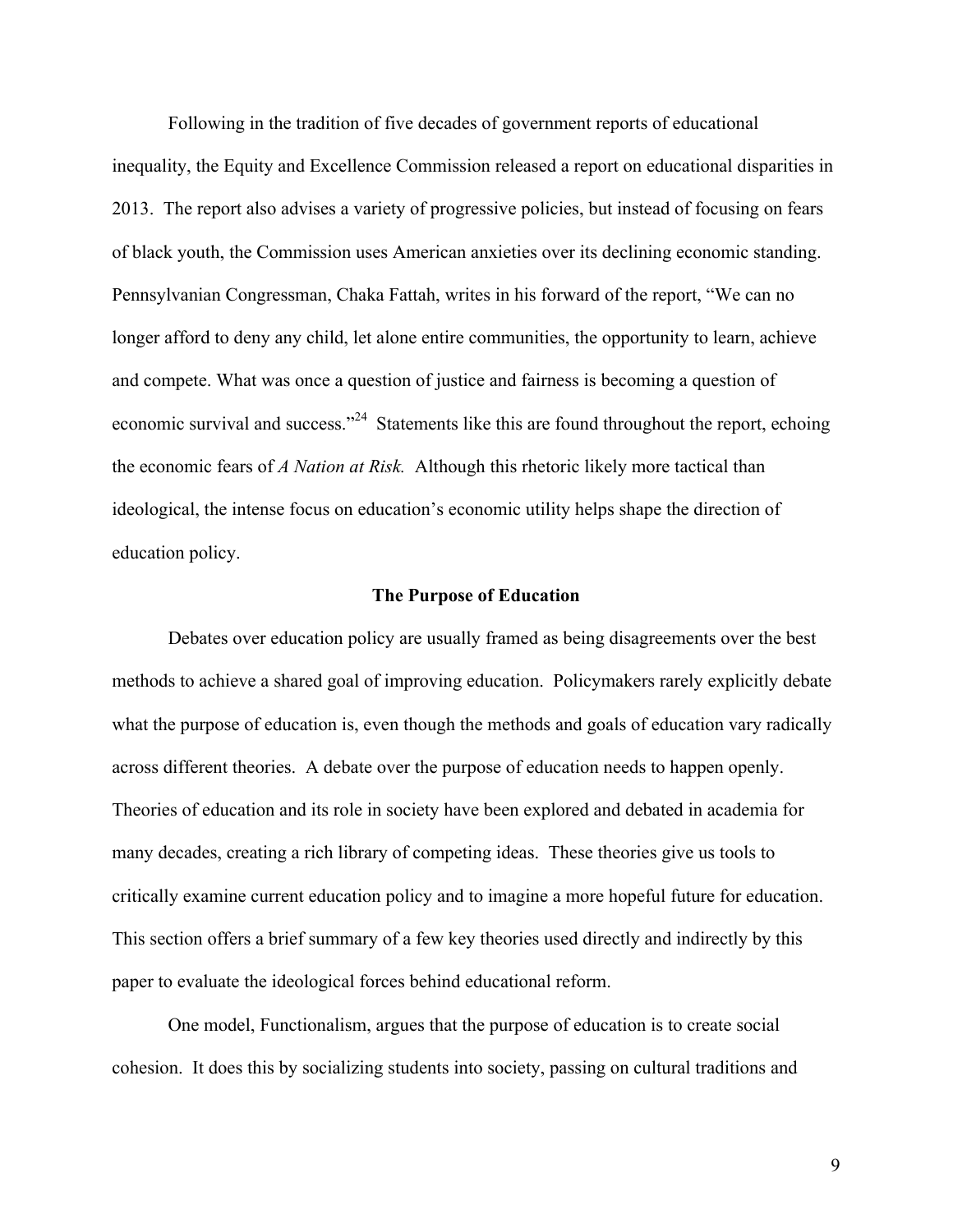history, teaching shared values, training the future workforce, and sorting students by merit.<sup>25</sup> Sharing some of these ideas is the Social Reproduction model,<sup>26</sup> which claims that education exists to reproduce the current economic structure by training students to either be good workers or good capitalists according to their socioeconomic class. Instead of providing a path to class mobility, public education entrenches inequality. Other economic purposes of education include improving the economic wellbeing of the country. Building off of human capital theory, this model aims to prepare students to be productive in the competitive global economy by teaching whatever skills are deemed essential to the national economy. This is closely tied to the neoconservative managerial style of education, which demands efficient use of funds in order to maximize its investment in students.

Neoliberal models also center economic goals but use the individual as the unit of analysis. School choice becomes an essential tool for maximizing individual market success, as parents are able to place their children in schools that cater to their needs and interests. Although the focus is on the individual, there are presumably also communal benefits as free market competition forces schools to respond to consumer needs and improve their quality. Another argument for privatization can be found in Milton Friedman's theory of neighborhood effects.<sup>27</sup> According to the theory, universal education has an effect on everyone in the community regardless of their participation in the education system, including the cost of contributing to the financing of education through taxes and the myriad benefits of living in a well-educated society. Because Friedman argues for minimal government control but recognizes the benefits of universal education, he proposes a school voucher system that would allow for more school freedom and diversity through privatization.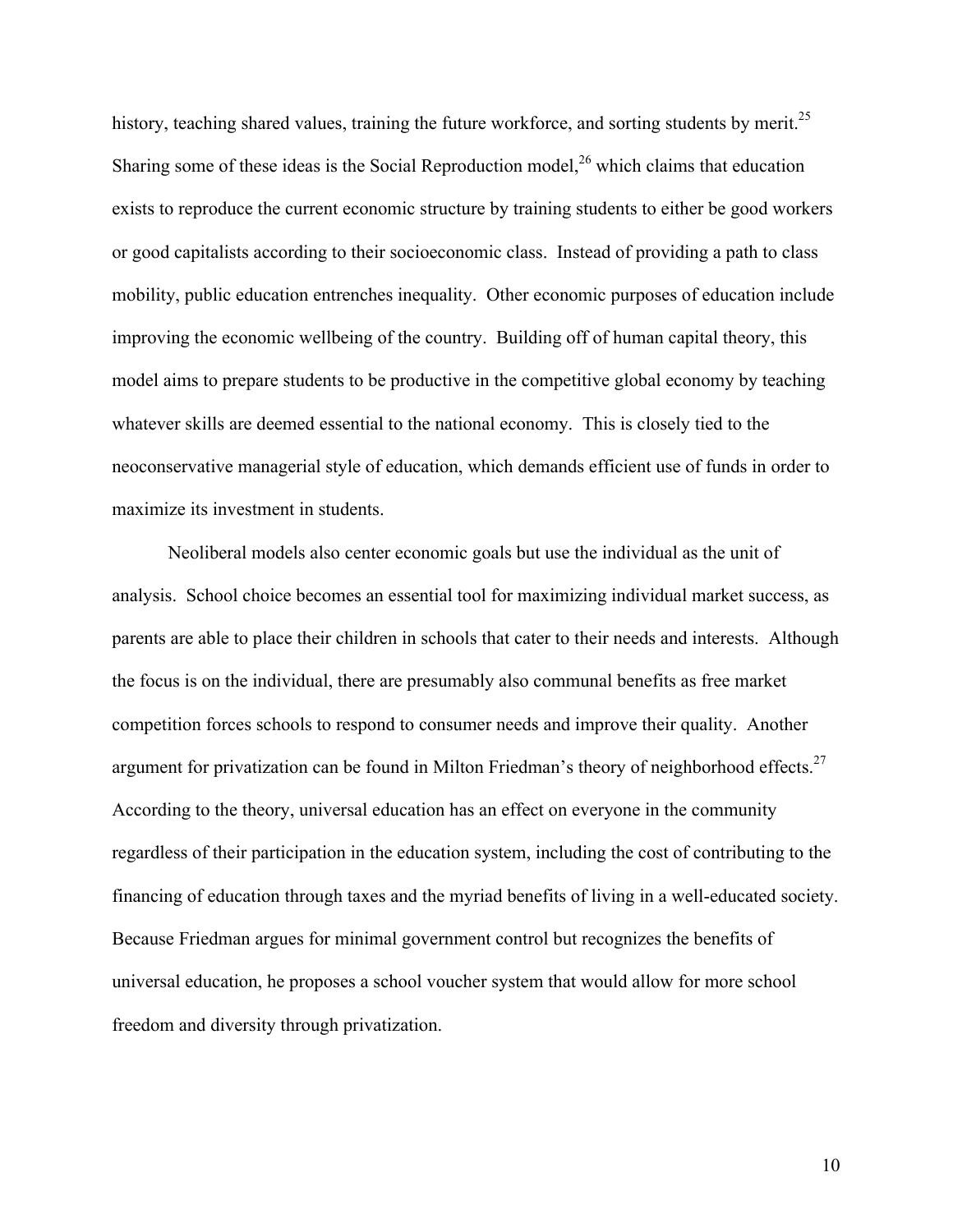Other models of education prioritize social justice over economic goals. The field of critical pedagogy views the goal of education to be the formation of critical citizens. Henry A. Giroux and Susan Searls Giroux write that critical pedagogy, "reflect[s] both a shared belief in education as a moral and political practice and a recognition that its value should be judged in terms of how it prepares students to engage in a common struggle for deepening the possibilities of autonomy, critical thought and a substantive democracy."28 Instead of preparing students for the workplace, critical pedagogy aims to prepare them for active citizenship. None of these theories of education controls the U.S. public education policy, which is formed through conflict and compromise between groups advocating for different educational goals and practices.

#### **The ESEA in 2015**

In the summer of 2015 the  $114<sup>th</sup>$  Congress passed versions of a reauthorized ESEA in the House and Senate. The House bill, The Student Success Act (H.R. 5), passed under the leadership of John Kline (R-MN) with no Democratic Support. The Senate version, Every Child Achieves Act (S. 1177), passed with bipartisan support led by Alexander Lamar (R-TN) and Patty Murray (D-WA). In November of 2015 members from both chambers and parties created a conference committee to reconcile the House and Senate bills, which was passed by the committee with Rand Paul (R-KY) as the only dissenting vote. The agreed upon compromise, The Every Student Succeeds Act, was signed into law on December  $10<sup>th</sup>$  and maintains the current testing schedule (testing in grades 3-8 and once in high school in reading and math) but allows states to determine the weight of test results in their school accountability systems. States would also be able to create laws addressing the ability for students to opt-out of testing, although 95% of students would have to participate and only 1% of students would be allowed to take alternate tests for severe cognitive disabilities (with necessary accommodations available for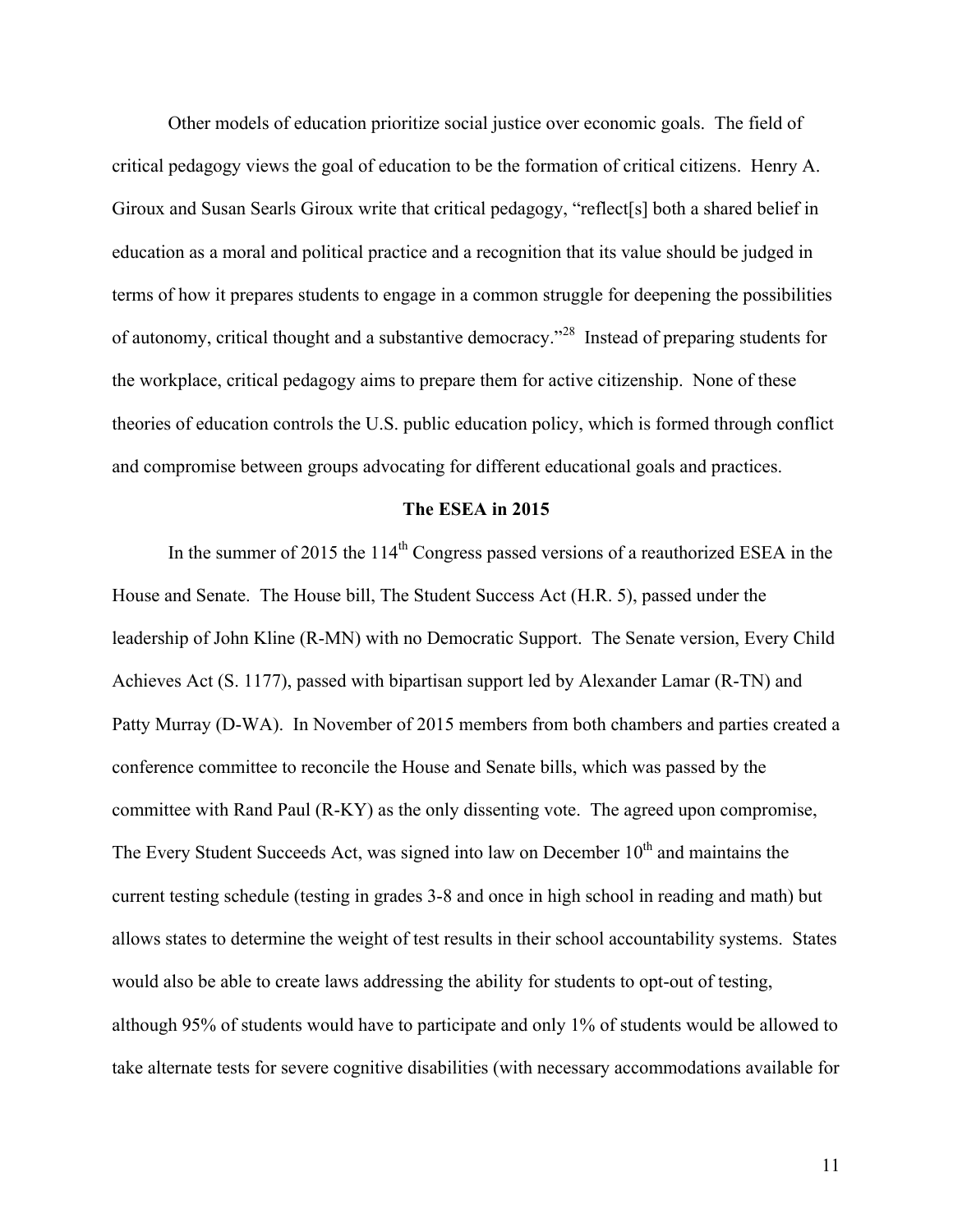non-severely disabled students taking the standard test).<sup>29</sup> These restrictions on alternate tests and opt-outs are to prevent schools from inflating their test scores by mislabeling lowperforming students as severely disabled or otherwise discouraging them from participating in testing, which is believed to have happened across the country under NCLB accountability systems.<sup>30</sup>

Accountability measures would take place for the bottom performing 5% of schools in each state and any school that has graduation rates bellow 67%. States would also have to intervene when schools fail to close achievement gaps among racial and class groups; however, the process of identification and intervention is left for the states to determine.<sup>31</sup> The agreement also leaves out the controversial Title I Portability, which was present in the House bill. Title I Portability would alter Title I funding to be tied to individual low-income students instead of schools with high proportions of low-income students. This would allow schools that do not currently receive Title I funding to get federal money for every low-income student enrolled, while current Title I schools would likely lose funding. Proponents see this as a crucial tool for increasing school choice while opponents view it as a redistribution of wealth from poor to wealthy schools.<sup>32</sup> The bill also includes support for charter schools and various other programs, including family engagement and civic education.

# **Education and the Economy**

Almost all national debate around education reform in the U.S. today addresses the connection between education and the economic prosperity of the nation and of individuals. These intersections include the effects of socioeconomic status on educational achievement, the tailoring of curriculum to economic needs, and the need to improve education in order to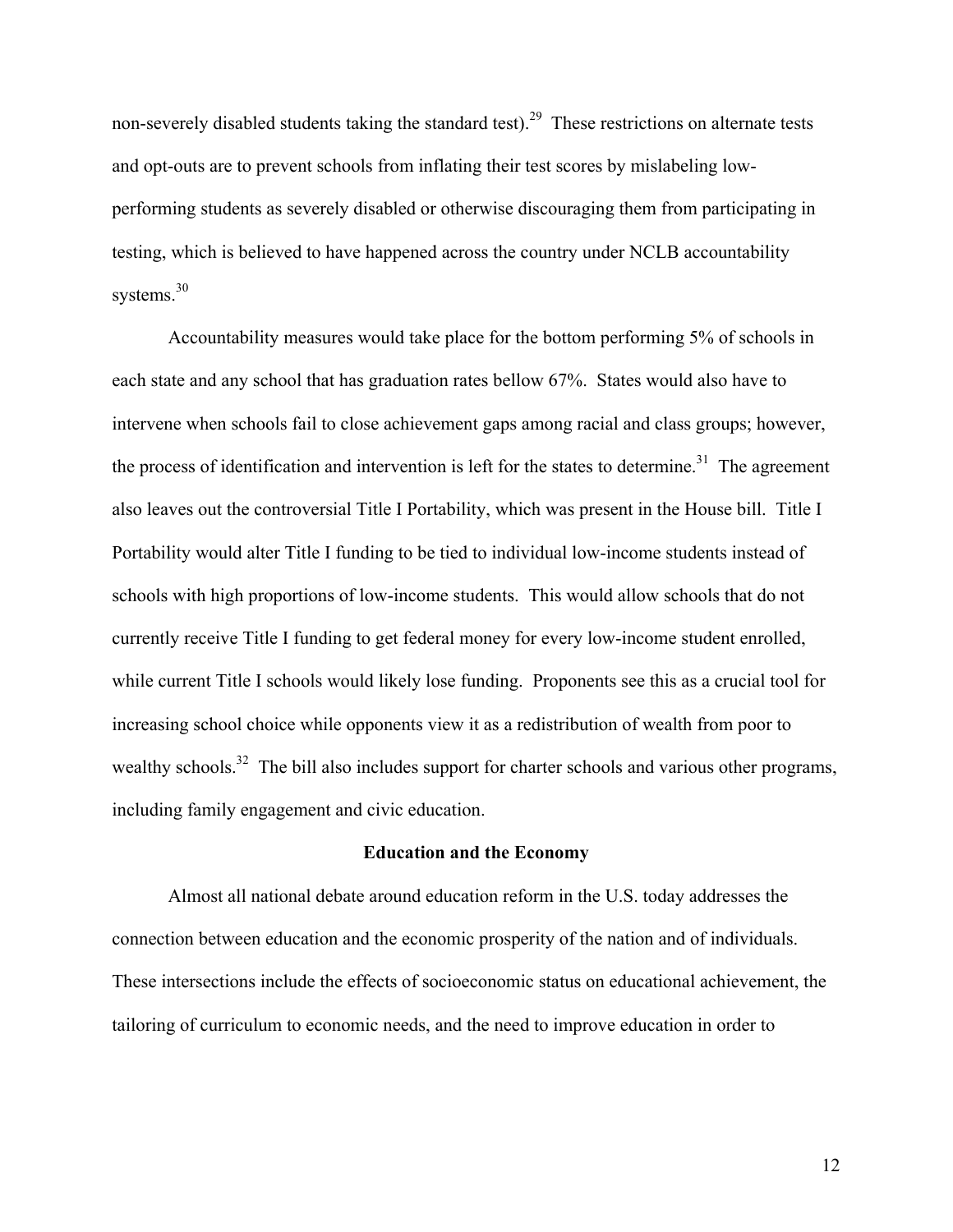strengthen the economic success of individuals and the nation, and the use of market models and/or the private sector to reform education.

# Low-Income Students

The ESEA was originally passed to address the needs of low-income students through the creation of Title I funding, and even as it's grown and added more programs it has maintained its focus on disadvantaged students. Throughout this section I often discuss class and race together; this is because although the ESEA does not mention race (expect to require compliance with civil rights laws), many legislators use the law's focus on low-income students to also discuss how race impacts education. The relationship between socioeconomic class and academic achievement has been thoroughly studied for several decades.<sup>33</sup> However, the response to this relationship has varied through time and along ideological lines. The most influential document on the topic is the 1966 report *Equality of Educational Opportunity,* more commonly known as the Coleman Report.<sup>34</sup> The report was commissioned in accordance with the Civil Rights Act of 1964 and described widespread segregation and inequality in America's public schools and revealed gaps in average academic achievement and school resources between white and nonwhite students (with a focus on black students). Although it does not make policy recommendations, its connection to the Civil Rights Act of 1964 implies an obligation to act on these disparities.

Twenty years later, the authors of *A Nation at Risk* rejected responsibility for remedying social and economic inequality by bemoaning the, "educational cost as well as financial" cost of calling on schools, "to provide solutions to personal, social, and political problems that the home and other institutions either will not or cannot resolve."<sup>35</sup> This complaint may have been most pointedly directed at busing initiatives addressing de facto racial segregation; however it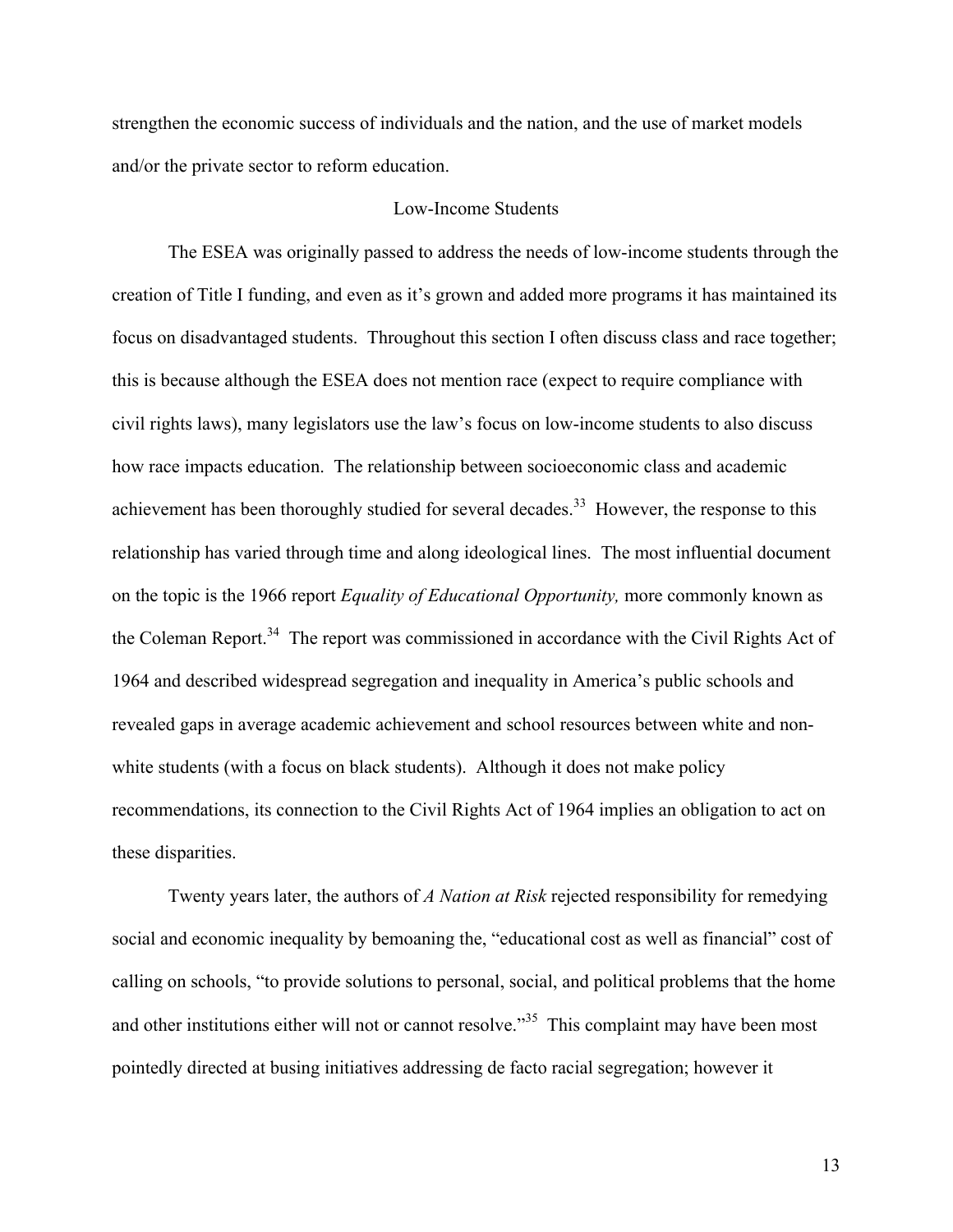represents a larger trend toward ideals of neoliberal individual responsibility. Although these reports are no longer household names, their findings have become embedded in America's understandings of the public school system.

Although Republicans in the 2015 ESEA debate did not deride the social and political power of education, they also rarely talked about education as a tool for equality. This fact is made especially conspicuous by the Democratic Party's intense focus on the problems and possibilities of educational equality. Nearly every Democrat who spoke during floor debate over ESEA reauthorization stated something along the lines of Senator Chris Coons' (D-DE) comment, "Our Nation has long struggled to fulfill our fundamental promise of equal opportunity since our Nation's founding. It is a struggle that, despite many efforts, continues today."36 Many Democrats spent the majority of their remarks addressing the moral imperative of providing equitable education to all children regardless of their identity or where they live. However, these sentiments were often expressed as part of a narrative of American progress in which the country was founded on great ideals, which it hasn't achieved but is always striving towards. This is most evident in Senator Murray's comment, "since our Nation's founding, the idea of a strong public education for every child has been a part of the fabric of America."<sup>37</sup> Although universal access to quality public education can be extrapolated from America's founding values, it was certainly not part of its early history. Laws against educating slaves and a lack of free education barred many children from learning and many argue that early public education was largely focused on assimilating immigrants and training workers.<sup>38</sup> Although America's unfulfilled promise of equality makes a compelling argument for expanding educational opportunities, it risks ignoring the historical realities that created many of the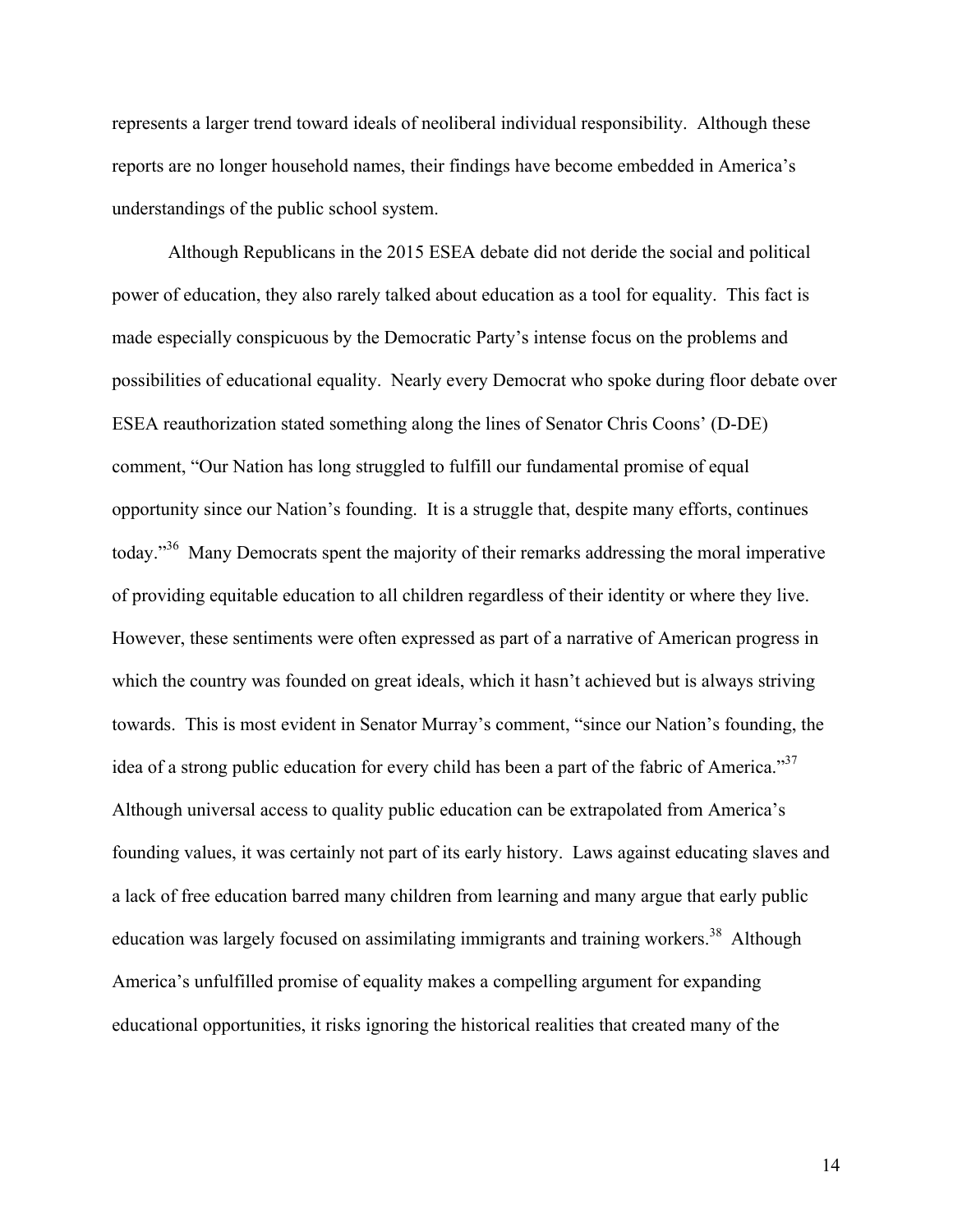achievement gaps policymakers seek to address today. This is not only dishonest, but also impedes the creation of meaningful responses to an unjust history and present.

Democratic Senators proposed several amendments meant to address some of the nonacademic barriers to success faced by low-income and otherwise marginalized students. This includes an amendment proposed by Senator Heidi Heitkamp (D-ND) to reinstate grants for improving mental health in schools, with a focus on combatting high suicide rates among Native American youth (this amendment did not pass).<sup>39</sup> In arguing for her amendment on the Senate Floor, Heitkamp underscored the important connection between mental health services and K-12 education, stating, "By helping schools coordinate with health professionals specializing in addressing the effects of traumatic events and mental stress, we will secure for our most disadvantaged the equal opportunity they deserve—that equal opportunity to learn and to achieve."40 Some may be wary of attempts to explain achievement gaps by pathologizing poor students and students of color or identifying a "culture of poverty." However, the report that Heitkamp draws from<sup>41</sup> clearly places the problem outside of the children in the violence that they witness or are victims of. Other Democrats also reject a deficit view of poverty in education, calling on schools to, "honor the children, their beauty, their potential" and to "serve the genius of our children."<sup>42</sup>

The Senate approved an amendment offered by Joe Manchin (D-WV) to require state accountability plans to include strategies for supporting students dealing with substance abuse at home. Notably, the drug problem faced by Senator Manchin's West Virginia constituents is mostly prescription drug and opioid abuse by whites. Many have noticed the correlation between an increase in deadly drug abuse by white Americans and an increase in sympathy for addicts from policymakers and the public.<sup>43</sup> Although this amendment would presumably help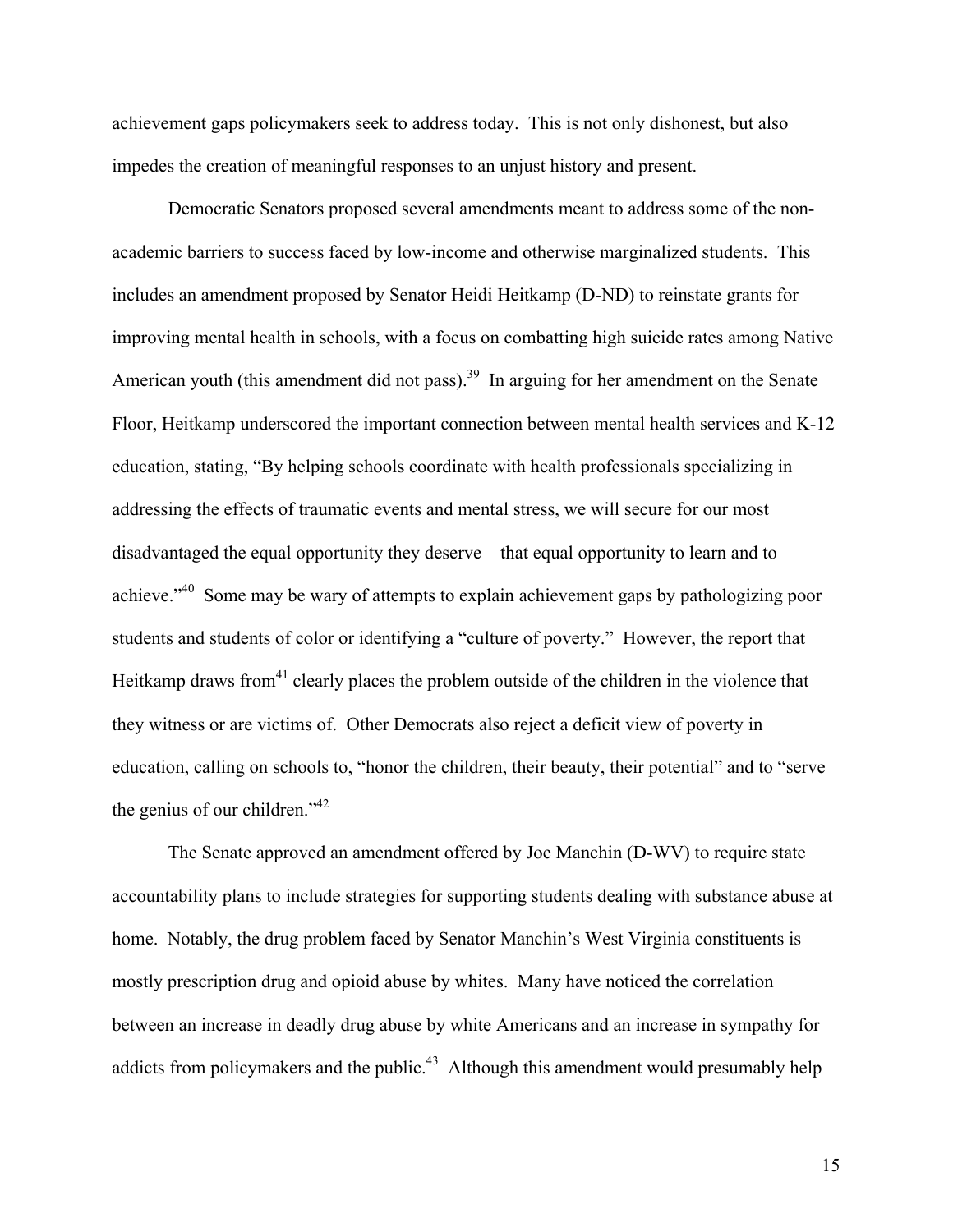all children affected by drug abuse, it seems unlikely that it would have been proposed without the new visibility of white drug abuse and its costs.

This is not to say that policymakers and advocates have not attempted to address some of the racialized barriers that target students of color. In his testimony on Testing and Accountability to the Senate Health, Education, Labor, & Pensions (HELP) Committee, Wade Henderson writes,

States and school districts must diagnose the causes of low achievement or graduation rates and identify barriers to improvement. They must then employ effective remedies to eliminate these causes and barriers and improve instruction, learning, and school climate (including, e.g., decreases in bullying and harassment, use of exclusionary discipline practices, use of police in schools, and student referrals to law enforcement)<sup>44</sup>

This statement speaks honestly about the criminalization of students and the negative effects of learning in a hostile environment, placing the responsibility for achievement gaps largely on schools. Congress acknowledges this problem by including some references to the importance of school climate and disciplinary practices; however no significant time is given to discussing the problem. There are many stories of harsh school discipline policies that range from ridiculous to horrifying<sup>45</sup> and members of Congress often use heart-wrenching personal stories in their arguments, so the absence of these stories is significant. Perhaps Republicans and Democrats are hesitant to address the criminalization of black and brown students because they believe Senator Coons' statement that, "educational inequality is no longer a story of a deliberate, legalized racism in need of Federal intervention."<sup>46</sup> Recognizing the violent and discriminatory practices that can be found across the country would disturb this view of educational inequality. Excessive discipline may be the result of a functionalist view of education that sees schools as a tool for either socializing children into middle class values or sorting them into the criminal justice system.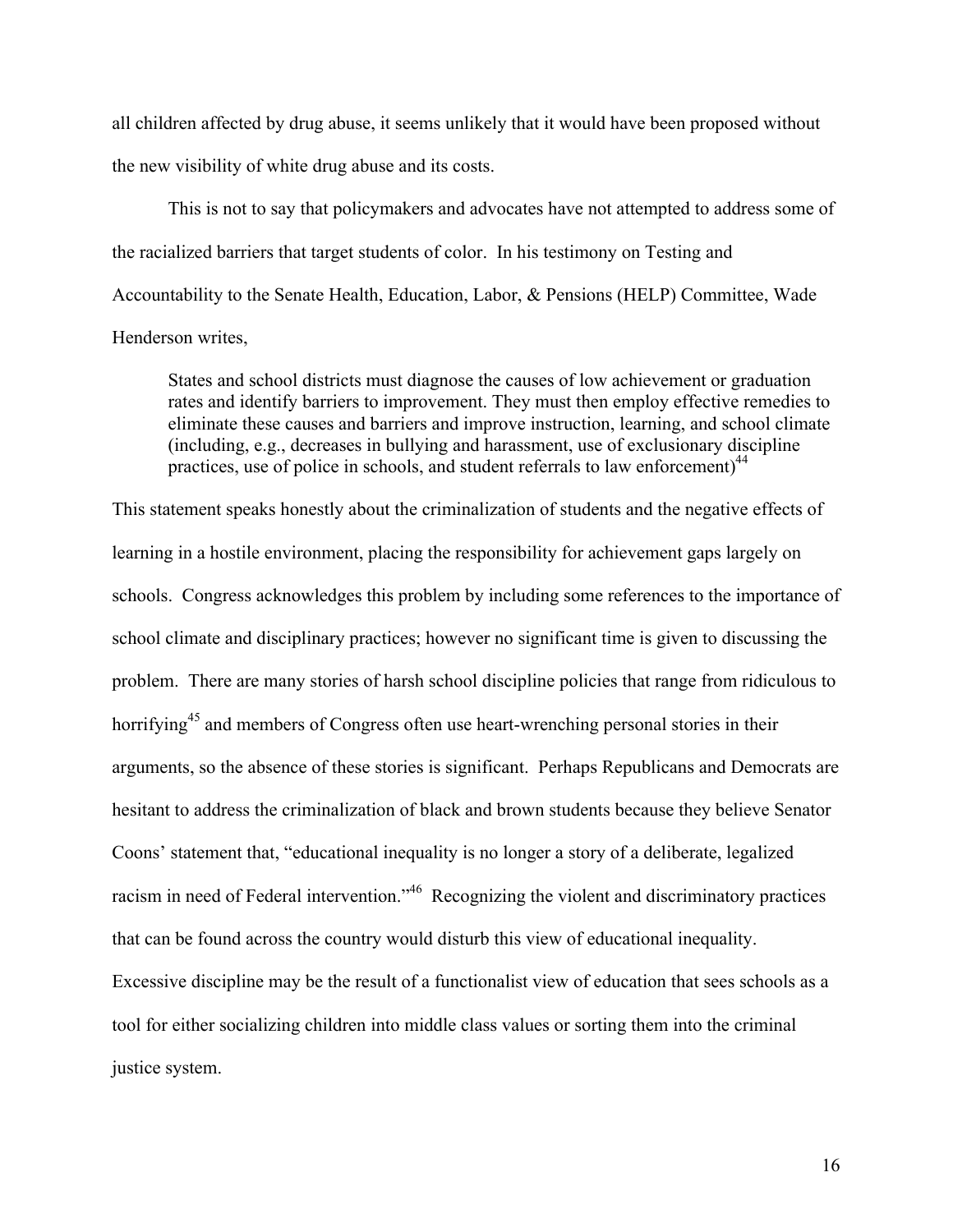Although there is increasing discussion of the effects of poverty on education, some promising solutions to those problems are outside of the political possibilities of the ESEA. Arizona's Mexican American/Raza Studies program taught a critical and progressive curriculum that was relevant to many students' histories and sociopolitical realities. In the six years that the program existed, students that participated outperformed their peers in Arizona on standardized tests, graduation rates, and were much more likely to go to college than other Chicano/a students across the country.47 Instead of using this curriculum as a model for national programs exploring race and class, the program was made illegal by a 2011 Arizona law that banned classes that are tailored for specific ethnic groups, promote the overthrow of the U.S. government or racial or class resentment, or, "advocate ethnic solidarity instead of the treatment of pupils as individuals."48 Because the Raza Studies program violates neoliberal understandings of individualism it is not seen as a possible solution for achievement gaps, despite its impressive results. Instead, the Every Student Succeeds Act creates grants to support the teaching of (undefined) "traditional American history."49

Another serious issue facing low-income students is the fact that they often attend schools in poor neighborhoods that receive less funding than their more affluent counterparts due to the use of local property taxes to fund schools. This funding system is inherently inequitable as it directs more resources toward schools in wealthier neighborhoods where property values and taxes are higher. The Every Student Succeeds Act begins to address this injustice with the creation of a pilot program in which states can consolidate all of the local, state, and federal funding they receive for education and then distribute that funding to schools on a weighted perpupil allocation system where more funds would go to schools with high populations of lowincome students, English-learning students, and other groups deemed appropriate.<sup>50</sup>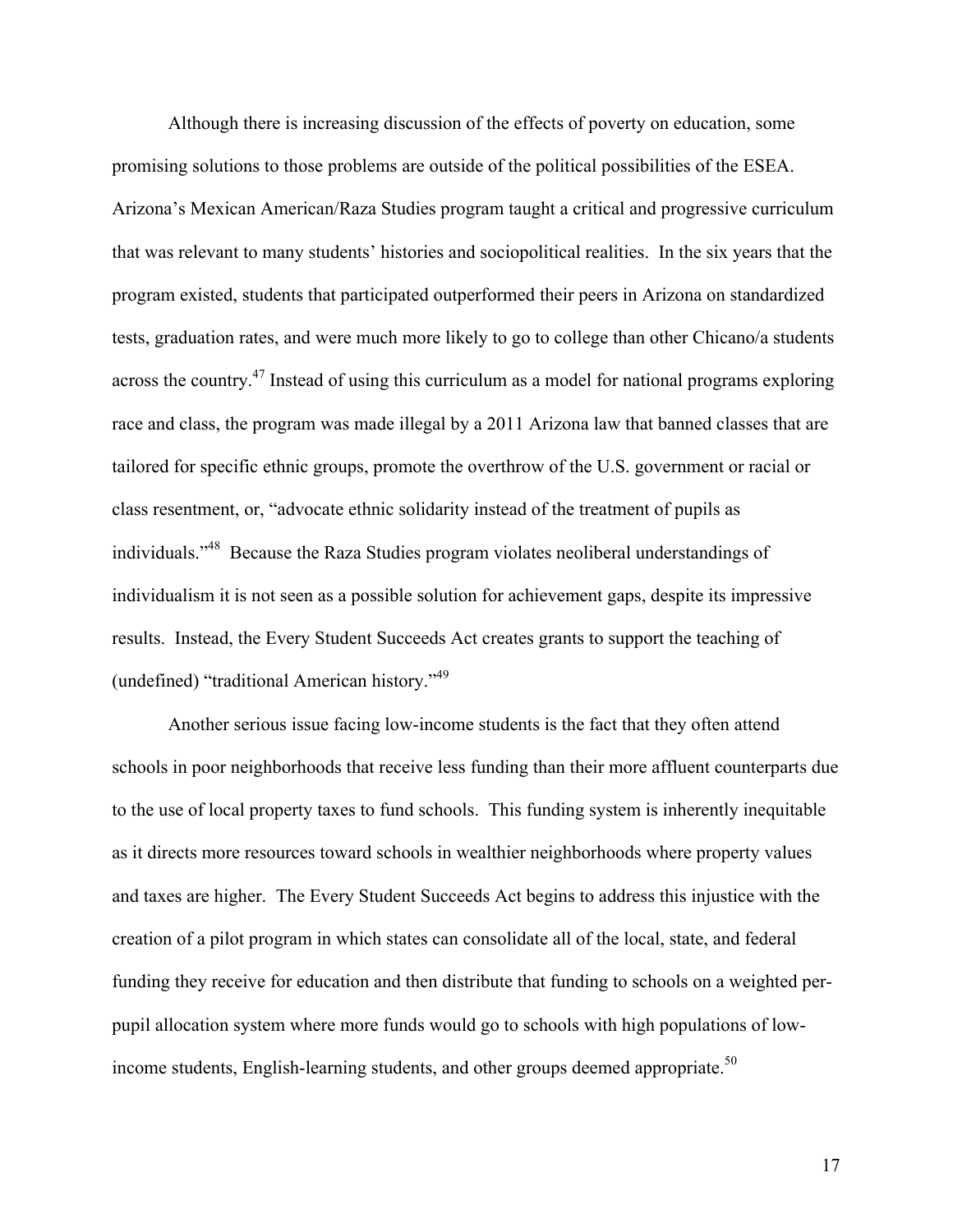Participating states would have to ensure that schools currently receiving Title I funding would have the same or higher levels of funding in the first year of the program.

Some policymakers argue that you can't solve inequality by throwing money at the problem. For example, conference committee member Representative Todd Rokita (R-IL) addressed his colleagues' concerns over the diverting of Title I funds by saying, "this isn't about money. Federal Spending in education has gone up 300 percent since the Federal Government got involved in this business, and test results are flat."51 This is a common argument used by conservatives to avoid acknowledging resource disparities in schools and to argue for a reduced federal role in education. However, Democrats in the Senate and House identify funding disparities as one source of achievement gaps, stating that, "We must look to hold our educational system for both results and for resources."<sup>52</sup> This wording is important because resource inequity is often presented as an unfortunate fact of life instead of the result of specific policies that reflect the priorities of lawmakers.

Given all of the challenges facing low-income students and the fact that the majority of children in American public schools qualify for free or reduced lunches,<sup>53</sup> it seems impossible to talk about fixing the education system without also tackling the larger problem of wealth inequality. Senator Michael Bennet (D-CO) addresses this concern during floor debate, saying,

I run into people periodically who say to me that you can't fix [the education system] unless you fix poverty...Don't tell kids in my city who are living in poverty that that is true. Outside of every one of our schools it says "school." It doesn't say "orphanage." It says "school." We need to make sure every one of those schools is delivering for every kid in our community, no matter where they come from. Otherwise, what is left of us? What is left of this land of opportunity?<sup>54</sup>

It's not exactly clear what Senator Bennet is trying to say here, but presumably he's suggesting that the purpose of an orphanage is to deal with the social problem of poverty while the purpose of a school is to educate and provide opportunities to children. He also seems to be rejecting the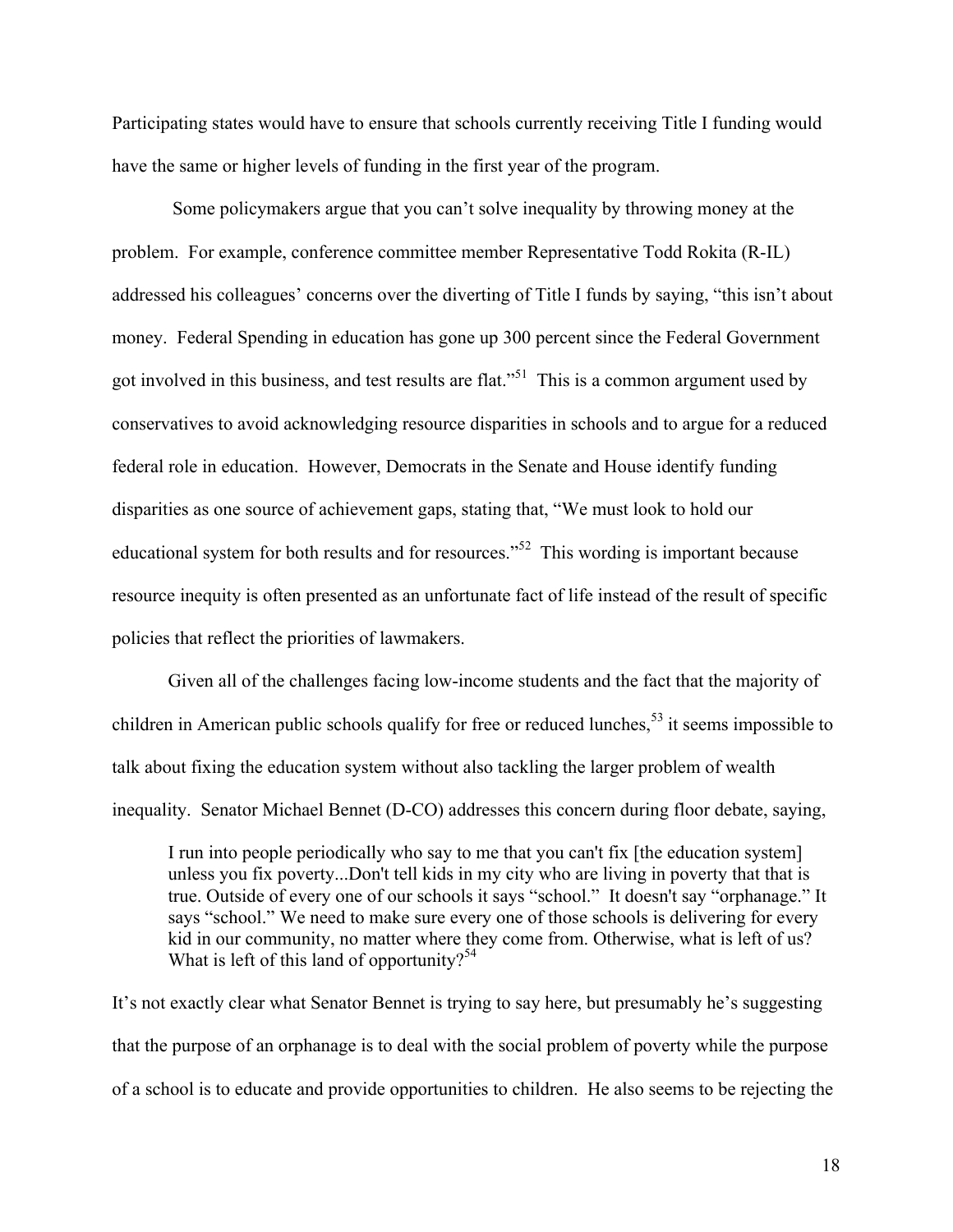idea that the existence of poverty is an insurmountable obstacle to improving education for lowincome kids. Although it is overly pessimistic to not attempt education reform just because economic inequality will still negatively impact low-income students, it is also a mistake to try to completely separate the two issues. Senator's Bennet's rhetoric glosses over the fact that education does not protect people of color from discrimination<sup>55</sup> and underplays the roles schools can play in addressing social inequality in addition to providing education. Schools have the potential to serve as valuable community resources, but these possibilities are shut off when lawmakers embrace the kind of derision for these services expressed in *A Nation at Risk.* 

Different policies attempt to address some of the causes of achievement gaps; however little thought is given to the historic and sociopolitical causes of these gaps. In order to address this problem Gloria Ladson-Billings offers an alternative framework for understanding disparities in achievement along racial and class lines: educational debt.<sup>56</sup> According to her model, the U.S. has a historical, economic, sociopolitical, and moral debt to students of color and low-income students. Histories of exclusion and abuse, unequal economic resources, omission from the civic process and policymaking, and an inability/unwillingness to live by America's proclaimed values have created an enormous debt that the government owes to the students harmed by these injustices. By focusing exclusively on outputs, like test scores and graduation rates, policymakers allow themselves to ignore the government's role in creating the problems it seeks to remedy. Focusing on outputs also encourage comparing schools based solely on performance without critical analysis, which can exacerbate the idea that low-income students and students of color are simply less intelligent than their affluent and white peers.

The need to address "achievement gaps" has long been present in education policy. In order to address the problem policymakers must first identify the source of the disparities, which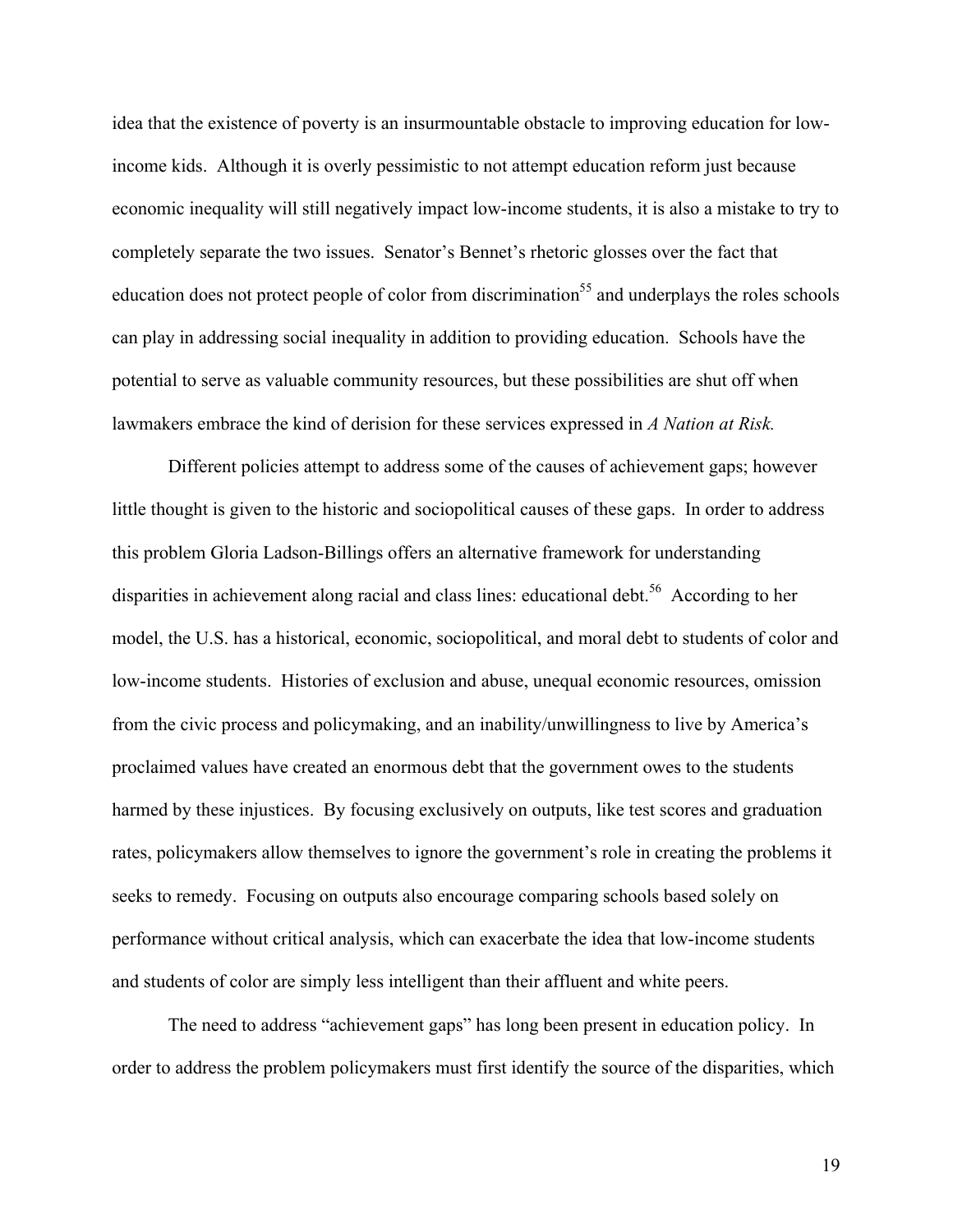has important implications for the policies created. *A Nation at Risk* identified the source of the "rising tide of mediocrity" of the 1980s in low standards and a lack of rigor in assignments and curriculum. Advocates for disadvantaged students today recognize that simply working harder and setting the bar higher cannot solve the problem of inequality; especially since NCLB set standards that the vast majority of schools were unable to meet. However, although policy makers are comfortable talking about the barriers to success, such as exposure to violence, trauma, substance abuse, excessive disciplinary policies, and a lack of resources, they rarely go into detail describing the injustices perpetuated by schools. Instead, their arguments rely on the rhetoric of the American Dream and the need to continue to strive toward that ideal. It should also be noted that while everyone is critical of using testing as the only measurement of achievement, there is little discussion of the potential class and cultural biases in standardized tests. Because test scores are one of the only tools the government uses to compare schools, the fact that it is a deeply flawed measurement has serious consequences. Republican members of Congress were rarely cited in this section, not intentionally but because Republican arguments had a near-exclusive focus on the importance of local control of education.

# Education for Economic Success

Policy makers from both parties call for the investment in the human capital of children because it will pay out for the country and the fact that K-12 education should prepare students to be future workers has entered our commonsense and is emphasized by policy makers form the Left and Right. Education is widely seen as a tool for individual and national economic growth and it has become impossible to discuss education policy without examining its economic impact. This is unsurprising given the current state of the economy and the increasing importance of graduating from college in order to get a middle class job. Both Republicans and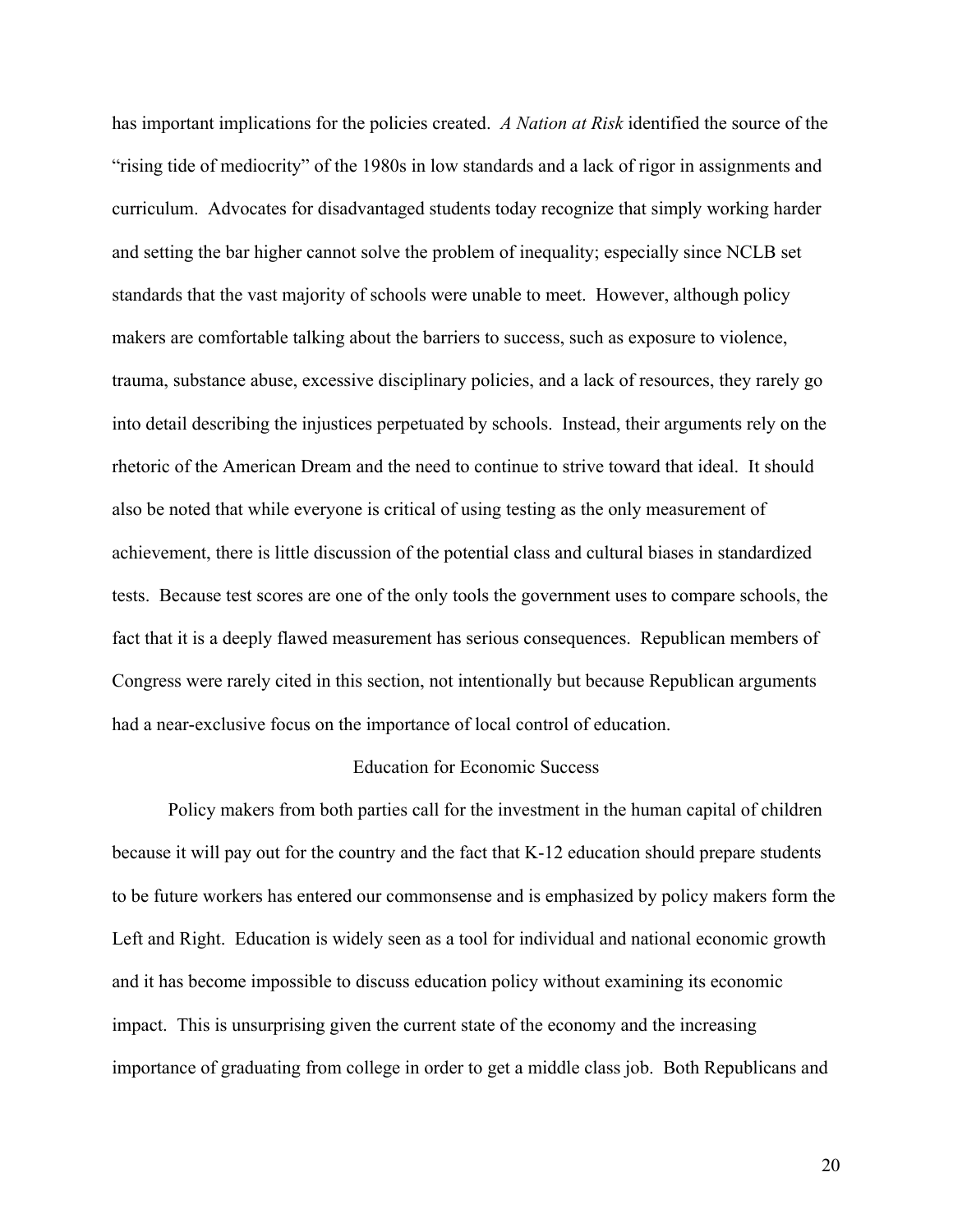Democrats echo Senator Murray's argument that, "Providing a quality education isn't just good for students today, it is an investment in our future workforce, it is an investment in our future economy, and it is an investment in a growing strong middle class that will help our country grow stronger."<sup>57</sup> Economic concerns are at the forefront of American political debate, so the parameters of the ESEA debate include centering the economic goals of education.

The economic dangers of failing to fix the education system are often put in catastrophic terms. *A Nation at Risk* is saturated with militarized language, such as stating that the U.S. has, "been committing unthinking, unilateral educational disarmament" and that, "If an unfriendly foreign power had attempted to impose on America the mediocre educational performance that exists today, we might well have viewed it as an act of war."<sup>58</sup> Cold War fears of military domination have transitioned to fears of America losing its standing in the "competitive global economy". A 2013 report from the Southern Education Foundation warns that:

No longer can we consider the problems and needs of low-income students simply a matter of fairness ... Their success or failure in the public schools will determine the entire body of human capital and educational potential that the nation will possess in the future. Without improving the educational support that the nation provides its lowincome students—students with the largest needs and usually with the least support—the trends of the last decade will be prologue for a nation not at risk, but a nation in decline<sup>59</sup>

Although it is part of the SEF's mission to, "advance equity and excellence in education for all students in the South, particularly low income students and students of color<sup>560</sup> the language used in this report seems dismissive of a moral imperative for equitable education. Instead the focus is on the apocalyptic concern that the United States is headed toward ruin. Perhaps a group dedicated to improving educational opportunities for the marginalized has realized that the threat of national economic decline is the only way to gain support from policy makers and the public.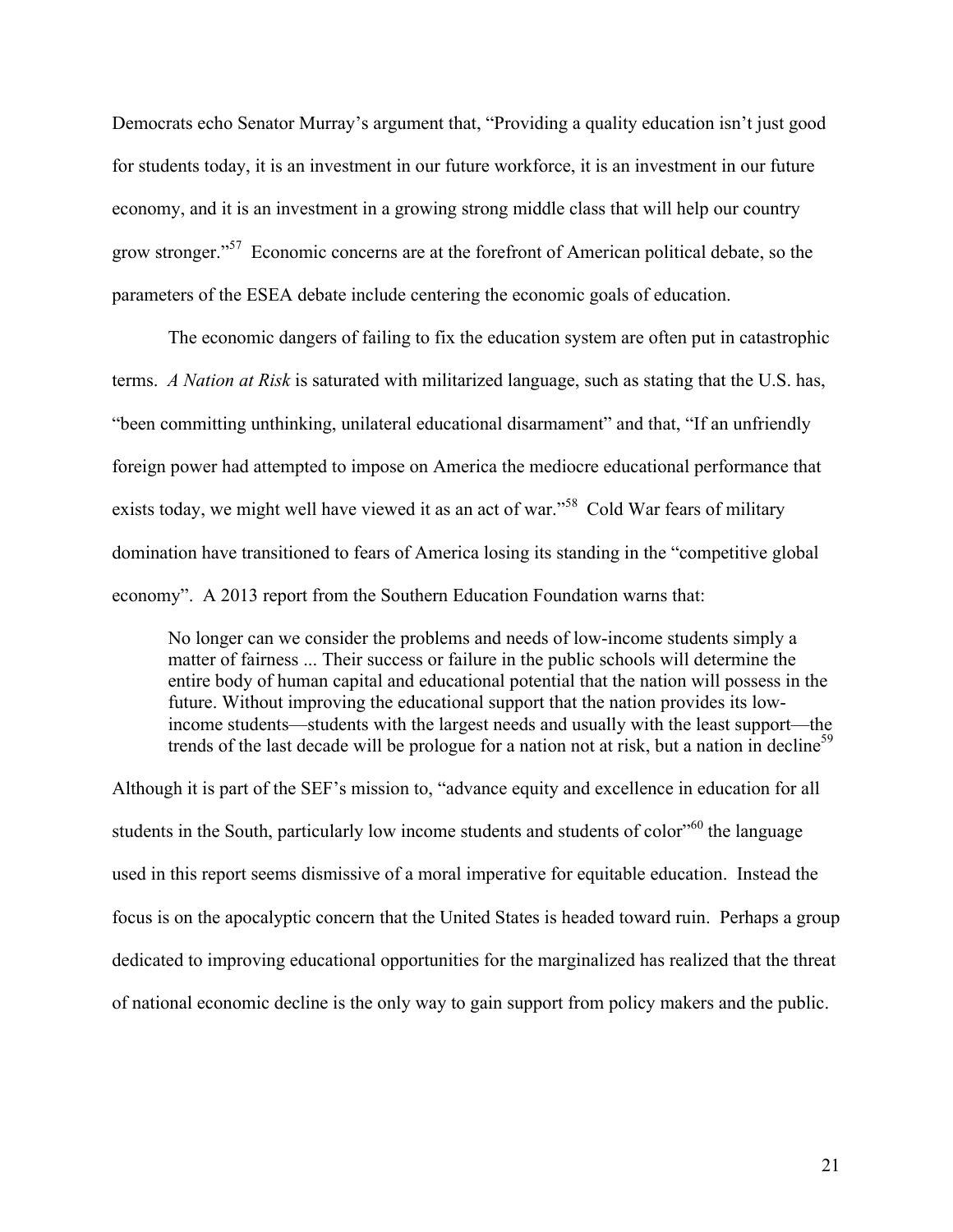# Market Innovation in Education

Data collection is also an important condition for the introduction of market models to education, which should alarm liberal reformers. Calls for privatization and a move toward a market model of education have been present since Milton Friedman first proposed the school voucher system in 1955. Sixty years later, Republicans are still calling for the introduction of market reforms into the ESEA, such as charter schools and Title I Portability. Proponents of Portability argue that the monetary incentive would make schools compete for low-income students, giving those students more freedom of choice and access to higher quality schools as well as increasing the quality of all schools through the introduction of market competition. House Republicans promote the program in their summary of *The Student Success Act,* writing, "Under current law, school districts choose which schools receive Title I funds within some parameters. This legislation, however, ensures all low-income students receive their fair share of federal dollars, rather than allowing the bureaucracy to choose winners and losers."<sup>61</sup> The language of "winners and losers" is often used by critics of government intervention in the economy and assumes that failing businesses/schools should be allowed to go out of business as the market dictates. Given the challenges facing low-income students it seems clear that communities should take steps to avoid the destabilizing effects of allowing neighborhood schools to close. However, this sort of intervention is unallowable in a free market model. Although Democrats have vocally opposed Portability, their critiques have not been that a market model is inappropriate for a school system. Instead they have made the valid, but more basic, argument that the program would divert funding away from the schools it was intended for.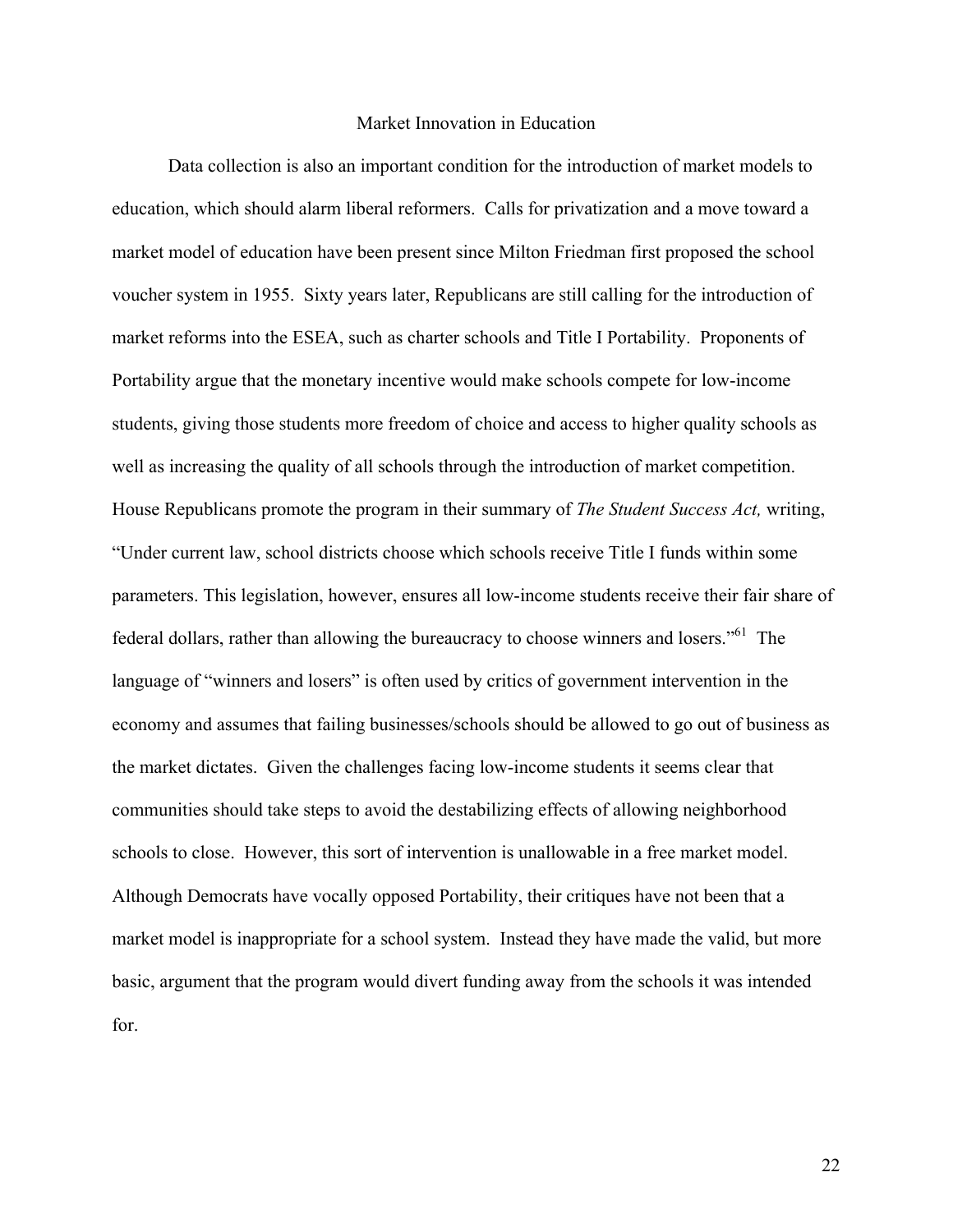Conservative advocates also claim that school choice will make families more engaged with their children's education. Representative Glenn Grothman (R-WI) criticizes the supposed deficit in parental involvement, saying, "we ought to focus on strengthening families instead" of expanding government early childhood programs. $62$  This focus on the need to encourage parental involvement might seem odd, given that Republicans usually praise how parents are the most natural and competent leaders of their child's education. However, these programs that aim to improve choice and involvement are discursively targeted at low-income families and people of color, who are seen as disengaged with their children's lives. Critical Race Theorists have also pointed out that programs of school choice put the responsibility for racial integration onto individual people of color choosing to send their children to majority-white schools.<sup>63</sup>

In his article about poverty and education, P.L. Thomas writes how a popular framework for educating poor kids created by Ruby Payne teaches a simplistic understanding of class issues. This widespread training has encouraged educators and policymakers to view the academic problems of low-income students as stemming from cultural deficits, like not eating meals together.<sup>64</sup> These ideas inform the belief that achievement gaps are due to cultures of poverty and that the solution lies in poor families taking on more personal responsibility instead of increasing access to resources and community empowerment. Little thought is given to the economic policies that require low-income parents to work multiple jobs and the impact that has on the time they have with their children, let alone questioning the validity of cultural deficits. Instead, poverty is associated with poor work ethic or other moral failings that negatively affect children, causing them to fall behind.

Vouchers do not appear in either the House or Senate bills, and Senator Murray, the Democratic lead in the Senate, warned during floor debate that, "[vouchers] would undermine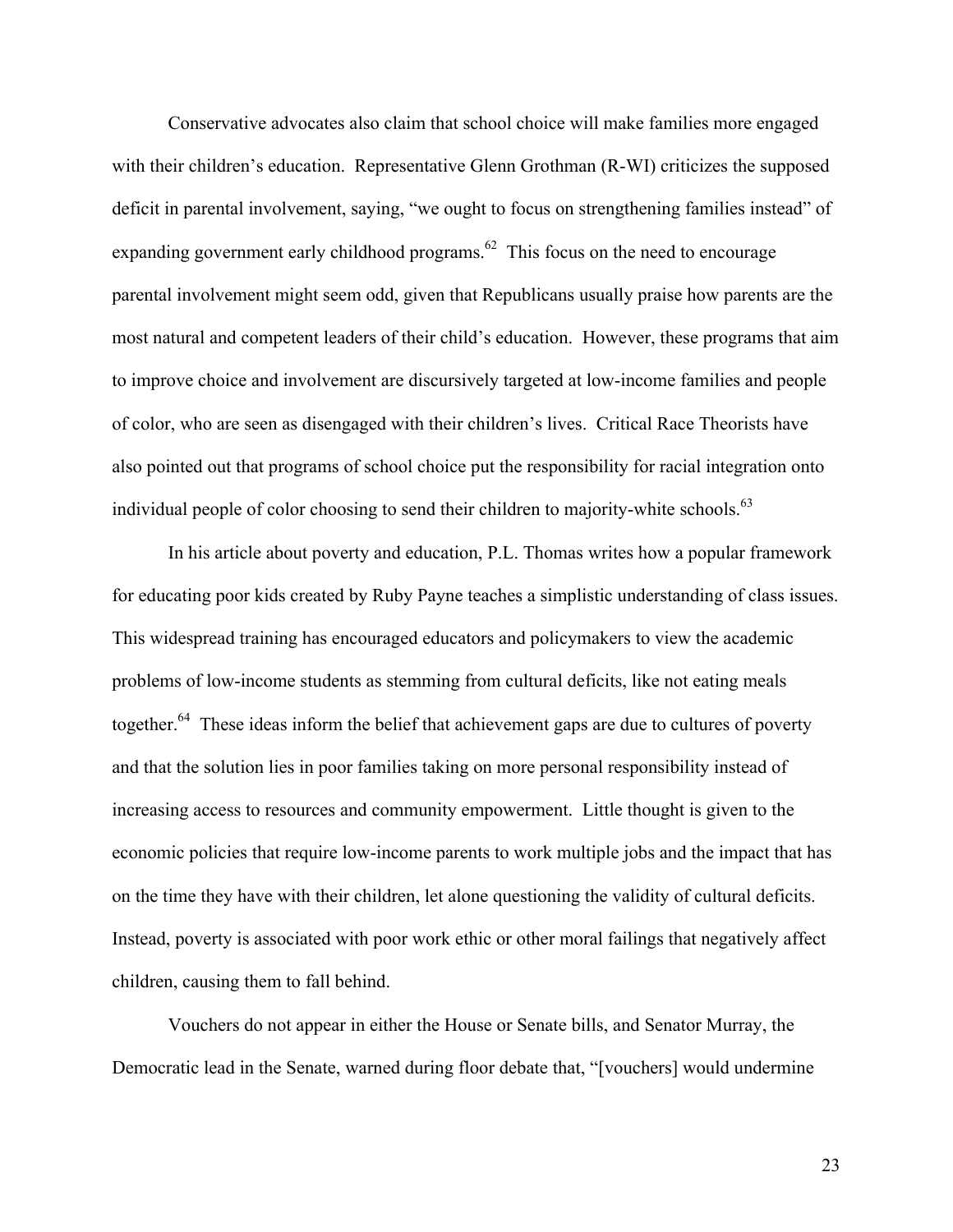the basic goals of public education by allowing funding designated for the most average students to flow out of the public school system into mostly unaccountable private schools. Vouchers are unacceptable.<sup>565</sup> Murray does not elaborate on what the basic goals of public education are, but they could include socialization into shared values and ensuring equal opportunity, which could be undermined by encouraging the growth of unregulated private schools.

Charter schools are more popular than voucher systems, with support from both parties. Senator Lamar, the Republican lead in the Senate, argues passionately for charter schools, describing them as, "public schools in which teachers have the freedom to give children what those children need, and parents have the freedom to choose the school that their child attends. I think any teacher would prefer to have that sort of arrangement and that sort of freedom freedom from State regulations, freedom from some of the union rules."66 Here Lamar describes a sort Libertarian utopia where teachers, students, and parents are freed from the chains of government regulation and organized labor. Charter schools still have some accountability to the government, so they could presumably still provide equity and unity. Rather than a different view of the purpose of education, support for charter schools may simply indicate a belief in the superiority of the market in reaching those outcomes.

However, the fact that many charter schools are for-profit has led many people to be wary of political pushes to expand the charter system. For example, after Hurricane Katrina, the staterun Louisiana Recovery School District took over most of the public schools in New Orleans and began transitioning the city into an all charter school district. Kristen L. Buras describes how the move to charter schools led to the mass firing of current teachers, who were mostly black women with extensive teaching experience, and replaced them with a largely non-black and inexperienced workforce.<sup>67</sup> The transition also removed local governance as schools were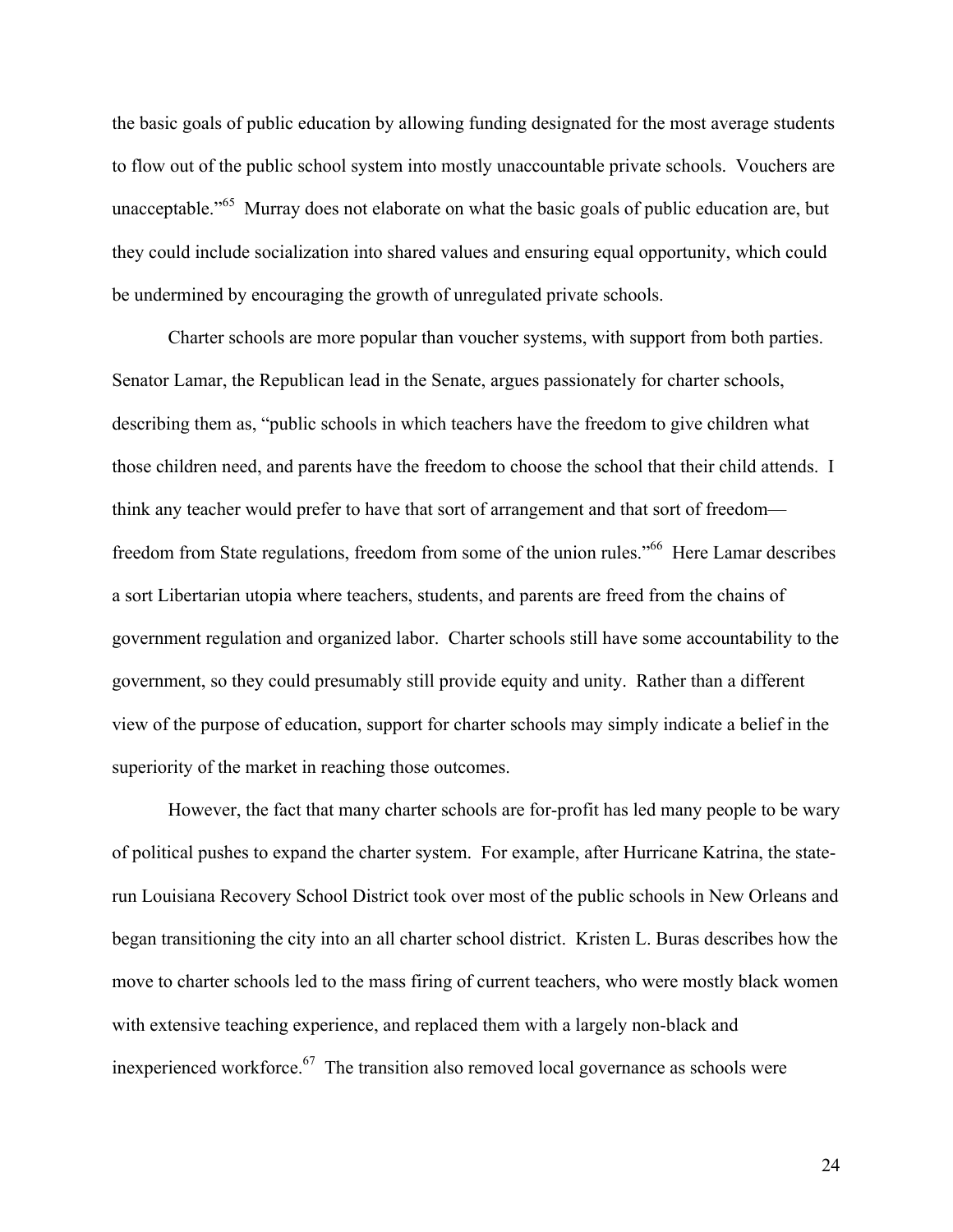managed independently instead of an elected school board. Although Republicans laud charter schools and other forms of school choice as promoting parental involvement, they really replace democratic participation with market participation; parents can express their concerns by no longer "purchasing" education at a certain school instead of voting for or becoming a school board member. Buras also shows how the test score required to be considered a "failing school" changed several times during the charter transition and review process, allowing charter schools to artificially inflate the number of schools turned around from failing.<sup>68</sup> Reporting levels of school performance is an important tool for showing the effects funding inequity; however, these reports can also be used to further the marketization of education when the tests are accepted as neutral indications of merit.

Although market models of education are generally associated with the Right, the Obama administration's 2010 "Blueprint for Reform" prescribes market models as a solution for failing schools. Obama's proposal includes a description of school turn-around grants to help improve schools that consistently fail to produce acceptable test scores. Schools eligible for the grants fall into one of four models: Transformation, Turnaround, Restart, and School Closure. The first two models call for changes in leadership and staff and new learning programs. The Restart model requires the state to, "Convert or close and reopen the school under the management of an effective charter operator, charter management organization, or education management organization." 69 Education management organizations can be for-profit or non-profit, but in both cases they function like a firm managing the schools they direct. The reforms most resembling market models, Title I Portability and vouchers, will not make it into the 2015 ESEA reauthorization. However, the market logic they represent is very present in the debate between policy makers and there is little ideological opposition from the Left.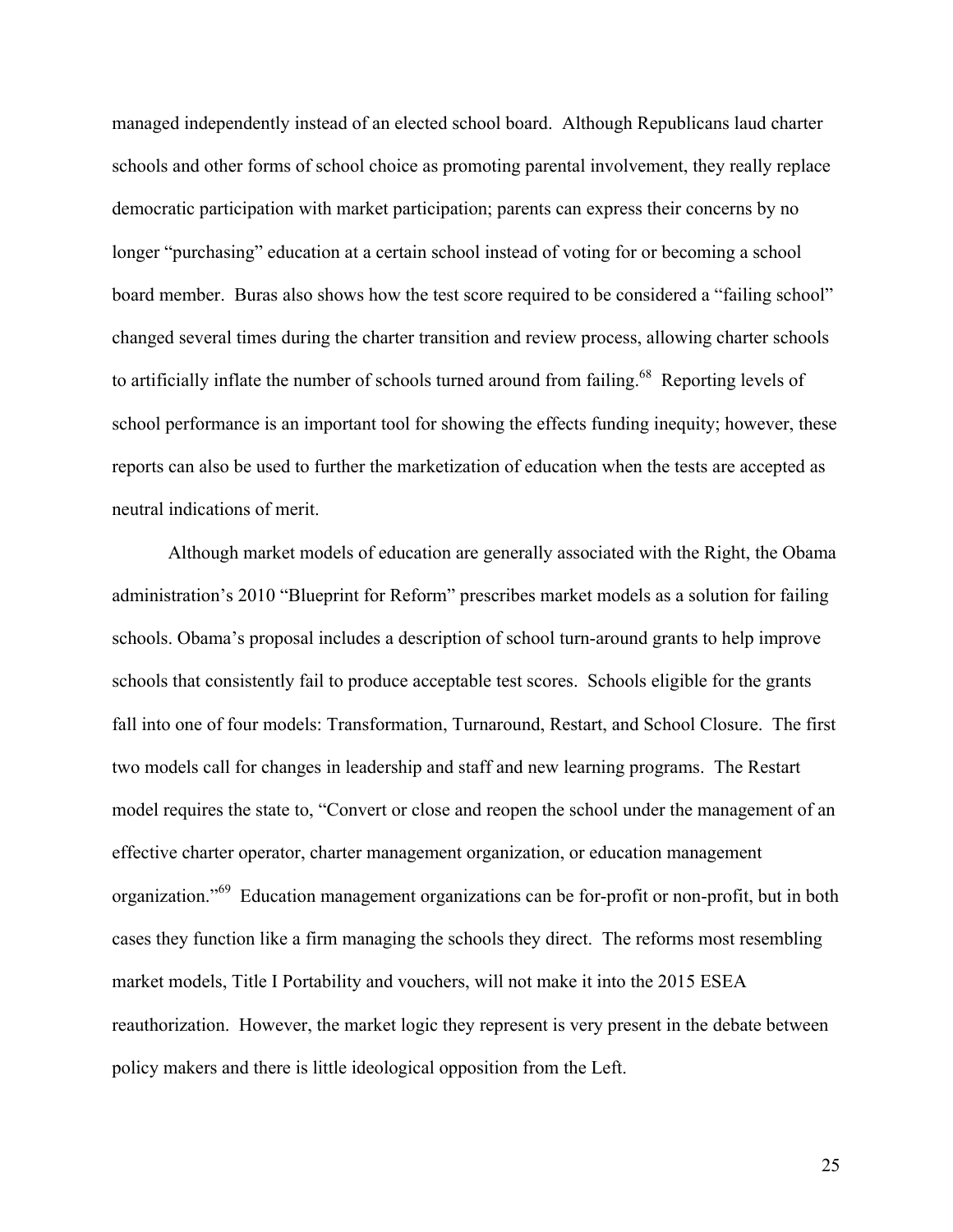# The Economy in the Curriculum

Another way data is used is to measure schools' success in training future workers in the skills required by the national and international economy. This takes the form of several amendments that specifically support STEM education, which is currently seen as one of the most valuable market skills. It also manifests itself in more local forms, such as the program endorsed by Senator John Cornyn (R-TX) during floor debate. The program, in Laredo, Texas, partnered local public high schools with the oil and gas industry to teach kids about petroleum engineering and give them a head start in their seemingly inevitable careers in oil and gas. The students participated in dual-credit courses at a community college as well as internships and training, presumably unpaid. Cornyn describes the program as, "a great example of how local communities and the economy can work to shape education and provide a win-win opportunity for students, local industries, and the greater community."<sup>70</sup> An amendment, proposed by a Democrat, was passed in the Senate to expand the possibility for these public-private partnerships in education.<sup>71</sup> By critiquing these programs I do not mean to imply that no good can come of them; however, because businesses are always seeking profit, we should be sure that any private partnership prioritizes the needs of students, not private interests.

Most of the arguments for curriculum tailored to the economy are more generalized and focus on teaching core subjects, like math, science, and reading. This is one of the suggestions of *A Nation at Risk,* which urged the return to traditional and rigorous subjects in order to strengthen the nation. Some policy makers also argue that schools should provide arts education. However, this may have less to do with a desire for a liberal education and more to do with a concern that the competitive global economy needs creative thinkers. Another indication of education being molded around market needs is that both Democrats and Republicans list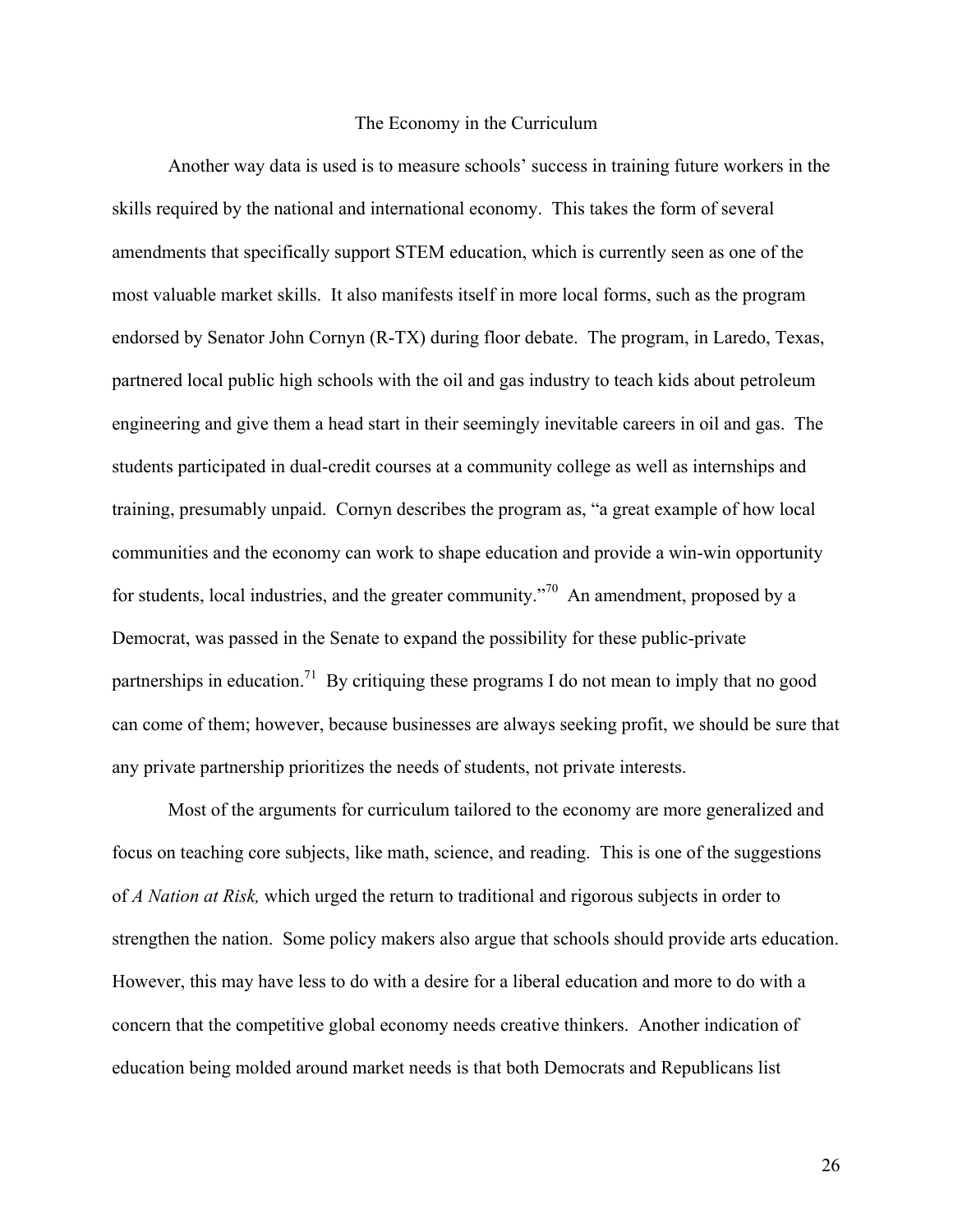business leaders as stakeholders in public education. Senator Murray lists her constituents invested in education as ranging from, "teachers in the classrooms, to moms at the grocery stores, to tech company CEOs. They all have the same message: We need to fix the No Child Left Behind Law."<sup>72</sup> According to Murray all of these players, public, private, and familial, have a common, mostly aligned interest in education reform. This claim of unified interests is highly suspect and sets up corporations as having a legitimate and beneficial role in reforming education.

If a central purpose of education is to provide opportunities for individual market success and strengthen the national economy, it makes sense to create curricula based on market needs and to foster close relationships with the private sector. However, this material is necessarily supplanting other courses of study, and given the relative lack of attention from Democrats and Republicans given to civic education, it is cleat that there is a consensus privileging educating workers over educating citizens. This places private sector interests in a privileged position to influence the direction of public education; data that shows schools' failure to prepare students for the workforce add legitimacy to their argument. Additionally, training workers used to be the responsibility of companies and workers are generally compensated for training time. By creating market driven curriculum, public schools subsidize that cost for private firms and steer students into whatever industry has the political ability to secure these partnerships.

#### **Conclusion**

It is commonly accepted that a key purpose of public education in the U.S. is to prepare students for the workplace so that they can achieve individual market success and increase the economic strength of the nation. Although this is a widely shared belief, different understandings of how the economy functions, the causes of inequality, and the relationship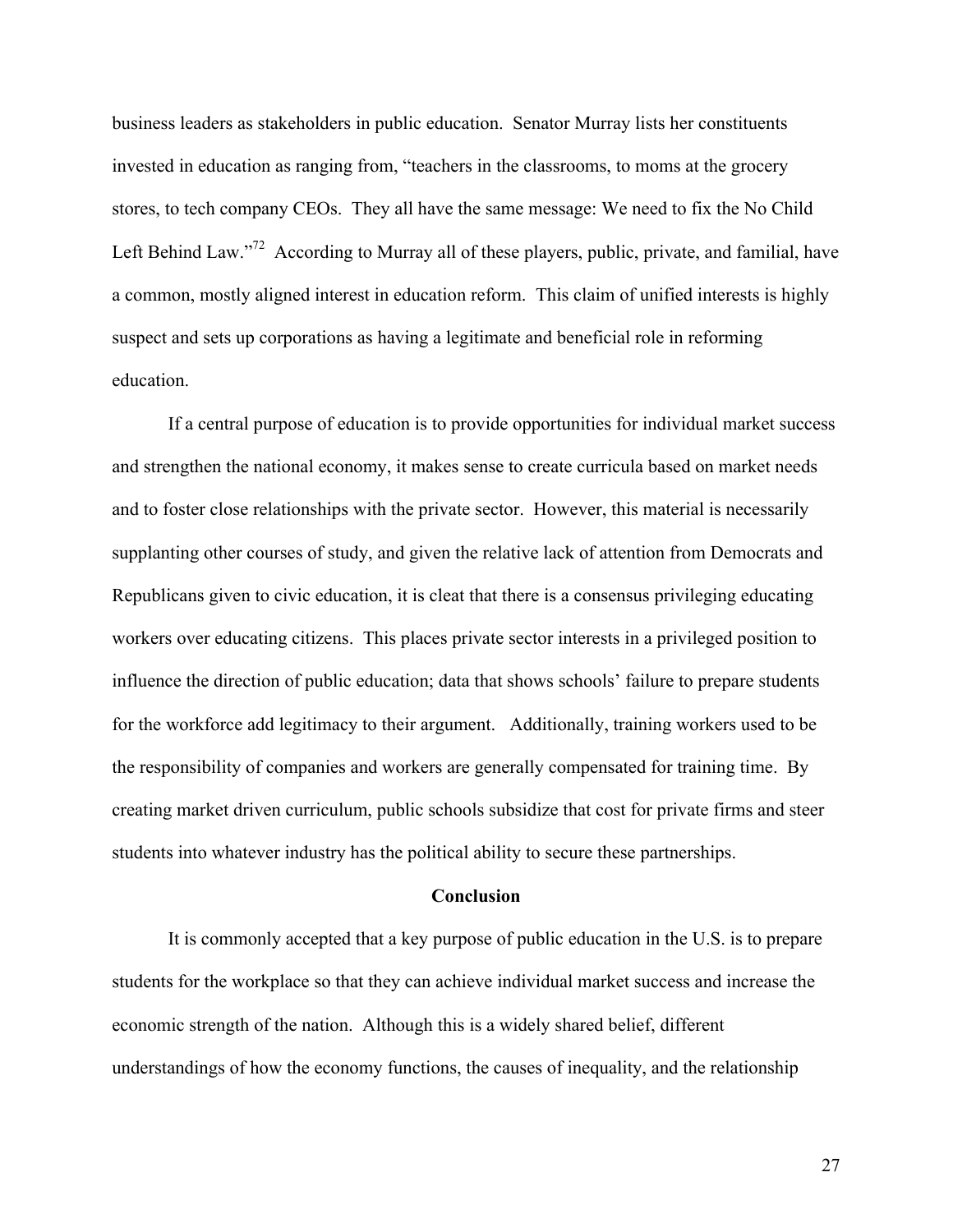between governments and markets lead to differences in how problems in education are identified and addressed. These ideological forces have a strong influence on the formation of education policy as civil rights organizations, business leaders, education entrepreneurs, local governments, and the Department of Education advocate for various policies.

The debate between these groups is largely centered on neoliberal ideas of the individual in society and the ability of the free market to repair inequality. However, Democratic policymakers have mostly rejected cultural deficit theories of poverty and recognize the role of the school to address socioeconomic inequality. Despite this more progressive understanding of the causes of the achievement gap, the concept of achievement gaps is rarely interrogated with a critical, historical lens. This prevents policymakers from recognizing the systemic roots of the problem and from creating or recognizing solutions.

In the past decade the Federal government has collected and published a lot data documenting the failings of public schools, which is sometimes used as a tool for proving the superiority of market models over government bureaucracy in order to promote the expansion of charter schools. In the coming years a huge amount of data on school achievement will be available for parents, students, and policy makers. It will be interesting to see how these data are used and if they will trigger the policy responses they're supposed to when schools fail to educate students equitably. I remain skeptical that the reforms passed in 2015 will create the changes in educational disparities that its authors advocate for. The forces pushing against educational inequality remain considerably stronger than the forces fighting for it because too many Americans in power have an economic and social interest in maintaining the current order. Although reframing inequality as an economic problem for the nation as a whole may be able build some to support a more radical redistribution of educational resources, I am far from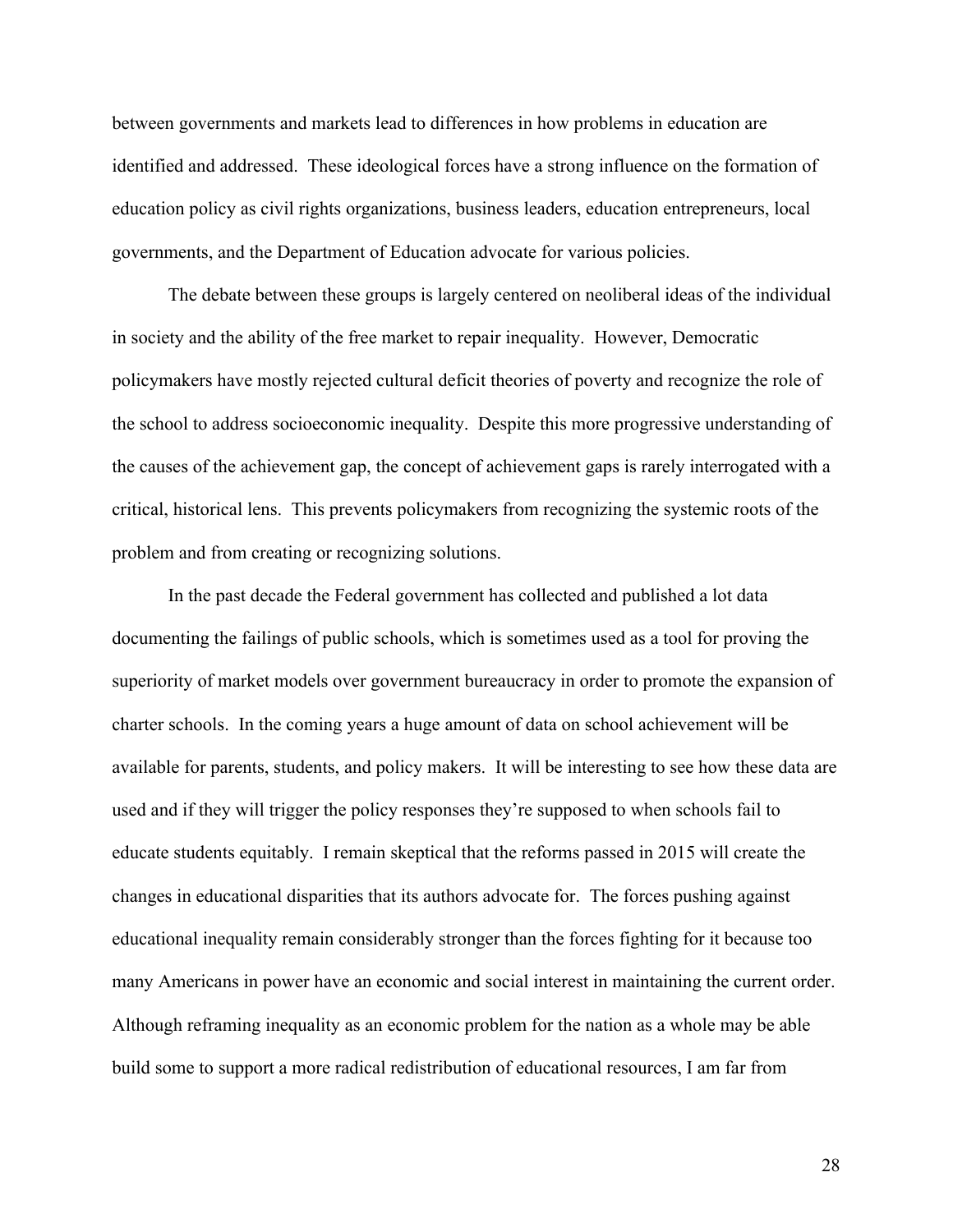confident in the actual impact of this rhetorical shift. If the federal government is interested in actually supporting equity in schooling and opportunity, it should begin investing in communities that have the most to gain from real reform leading the effort rather than simply supplying data to policymakers, educational entrepreneurs, and advocacy organizations.

DOI: http://dx.doi.org/10.1017/S1537592711002738

<sup>&</sup>lt;sup>1</sup> Gary Orfield, Erica Frankenberg, Jongyeon Ee, and John Kuscera, "Brown at 60: Great Progress, a Long Retreat, and an Uncertain Future," *UCLA Civil Rights Progress,* May 15, 2014, https://civilrightsproject.ucla.edu/research/k-12-education/integration-and-diversity/brown-at-60 great-progress-a-long-retreat-and-an-uncertain-future/Brown-at-60-051814.pdf

 $\frac{2}{3}$  Jamel K. Donner, "Education as the Property of Whites: African Americans' Continued Quest for Good Schools," in *Handbook of Critical Race Theory in Education,* eds. Marvin Lynn and Adrienne D. Dixon, (New York: Routledge: 2013)

<sup>&</sup>lt;sup>3</sup> David Hursh, "The Growth of High-Stakes Testing in the USA: Accountability, Markets, and the Decline in Educational Equality," *British Education Research Journal,* Oct. 2005, vol. 31 (5), pp. 605-622, http://www.jstor.org/stable/30032649

 $4 \overline{1}$  Jesse Hessler Rhodes, "Progressive Policy Making in a Conservative Age? Civil Rights and the Politics of Federal Education Standards, Testing and Accountability," *Perspectives on Politics,*  Sept. 2011, vol. 9 (3), American Political Science Association, pp. 519-544,

<sup>&</sup>lt;sup>5</sup> Elementary and Secondary Education Act of 1965, Public Law 89-10

<sup>6</sup> Title VII of the Elementary and Secondary Education Act of 1965. Public Law 90-247

<sup>7</sup> National Commission on Excellence in Education, *A Nation at Risk: The Imperative for Education Reform*, by David P. Gardner and others,

http://teachertenure.procon.org/sourcefiles/a-nation-at-risk-tenure-april-1983.pdf  $\overline{\text{B} \cdot \text{B}}$  Ibid, pg. 5

<sup>&</sup>lt;sup>9</sup> See public letter to US Senate, "Keep the Promise of ESEA: Oppose the Every Child Achieves Act, S.1177, *The Leadership Conference on Civil and Human Rights,* July 16, 2015, http://www.civilrights.org/advocacy/letters/2015/keep-the-promise-ofesea.html?referrer=https://www.google.com/

 $\frac{10}{10}$  Hewitt, Damon T, "Reauthorize, Revise, and Remember: Refocusing the No Child Left Behind Act to Fulfill Brown's Promise," *Yale Law & Policy Review* 30 (1), Yale Law & Policy Review, Inc.: 169–94. http://www.jstor.org/stable/23340061

<sup>&</sup>lt;sup>11</sup> See *Handbook of Critical Race Theory in Education*, eds. Marvin Lynn and Adrienne D. Dixon, (New York: Routledge: 2013)

<sup>&</sup>lt;sup>12</sup> Milton Friedman, "The Role of Government in Education," Rutgers University Press, 1955

<sup>13</sup> John E. Chubb and Terry M. Moe, *Politics, Markets, and America's Schools,* (Washington D.C: The Brookings Institution: 1990)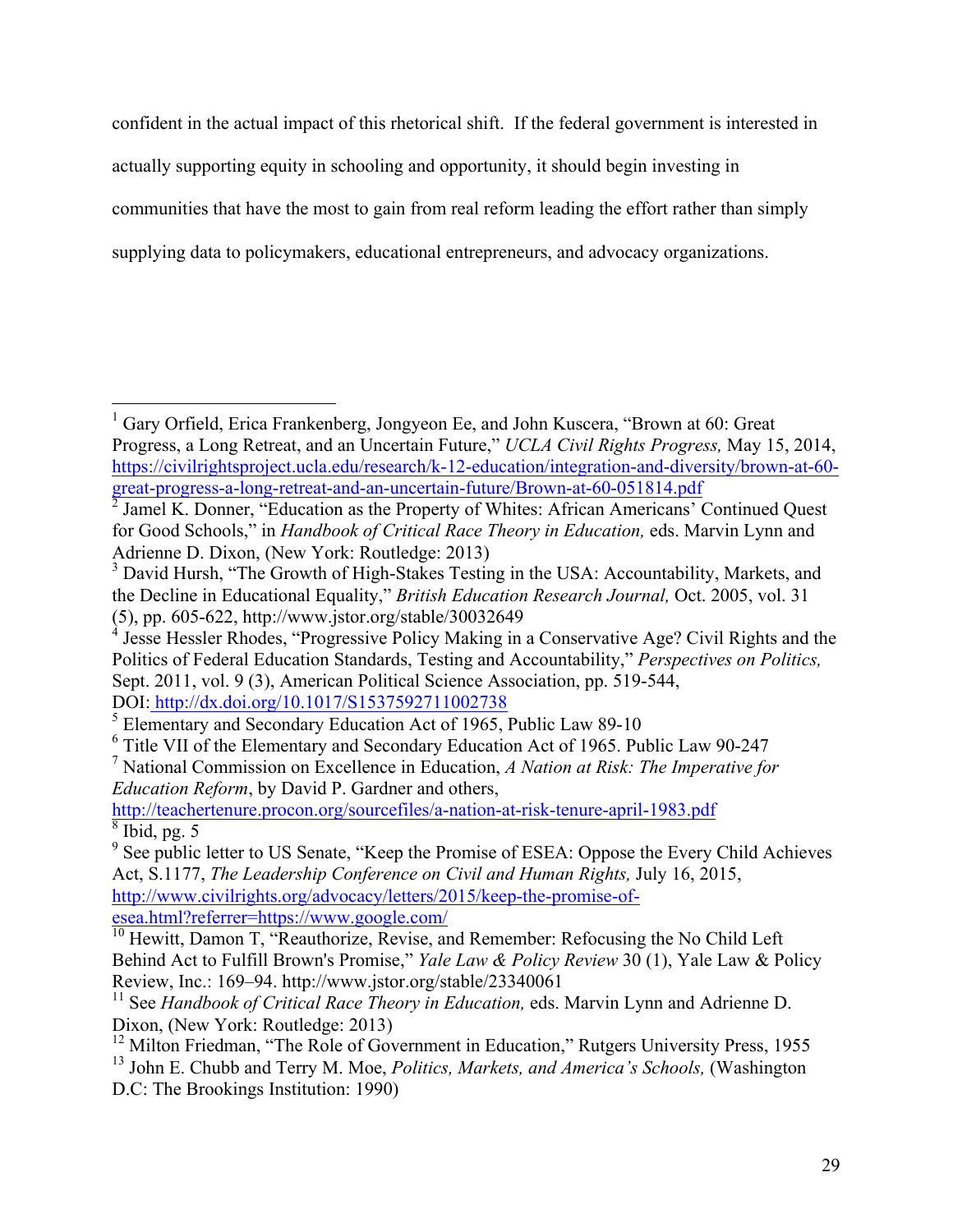<sup>14</sup> Kevin B. Smith, *The Ideology of Education*, (New York: State University of New York Press, 2003)

<sup>16</sup> Michael Apple, *Educating the Right Way*, (New York: Routledge, 2006)

<sup>17</sup> Michael Apple, "Creating Difference: Neo-Liberalism, Neo-Conservatism, and the Politics of Education Reform," *Education Policy,* (2004)

 $^{18}$  Ibid

<sup>19</sup> "Ensure A Reauthorized ESEA Protects Children And Civil Rights," *The Leadership Conference of Civil and Human Rights,* June 18, 2015,

http://civilrightsdocs.info/pdf/policy/letters/2015/Ensure-A-Reauthorized-ESEA-Letter-6-18- 2015%20.pdf

<sup>20</sup> Derrick Bell, "Brown v. Board of Education and the Interest-Convergence Dilemma," *Harvard Law Review Association,* 1980,

http://www.kyoolee.net/Brown\_vs.\_Board\_of\_Education\_and\_the\_Interest-Convergence Dilemma - Derrick Bell.pdf

<sup>21</sup> Samuel Bowles and Herbert Gintis, *Schooling in Capitalist America*, (New York: Basic Books, 1976), pg. 234

<sup>22</sup> "U.S. Riot Commission Report," *National Advisory Commission on Civil Disorders,* 1968, in *Patterns of Power: Social Foundations of Education, 2nd Ed.,* Jack L. Nelson and Thomas E. Linton, eds., (New York: Pitman Publishing, 1974), pg. 172

<sup>23</sup> "The Challenge of Crime in a Free Society," *President's Commission on Law Enforcement and the Administration of Justice,* 1967, in *Patterns of Power,* pg. 187

<sup>24</sup> "For Each and Every Child—A Strategy for Education Equity and Excellence," *Department of Education,* 2013, https://www2.ed.gov/about/bdscomm/list/eec/equity-excellence-commissionreport.pdf

 $\frac{25 \text{ years}}{25 \text{ See the work of Emile Durkheim}}$ 

<sup>26</sup> Massimo Paci, "Education and the Capitalist Labor Market," in *Power and Ideology in Education,* eds. Jerome Karabel and A.H. Halsey (Oxford University Press: 1979), 340-355 <sup>27</sup> Milton Friedman, "The Role of Government in Education"

<sup>28</sup> Henry A. Giroux and Susan Searls Giroux, "Challenging Neoliberalism's New World Order: The Promise of Critical Pedagogy," *Cultural Studies ↔ Critical Methodologies, February 2006; vol. 6, 1: pp. 21-32,* doi: 10.1177/1532708605282810

<sup>29</sup> Alyson Kline, "Lawmakers Announce Preliminary Agreement on ESEA Rewrite," *Education Week,* Nov. 13, 2015, http://blogs.edweek.org/edweek/campaign-k-

12/2015/11/lawmakers\_announce\_path\_forwar.html

 $30$  "Test, Punish, and Push Out: How 'Zero Tolerance' and High-Stakes Testing Funnel Youth into School-to-Prison Pipeline," *Advancement Project,* March 2010,

http://b.3cdn.net/advancement/d05cb2181a4545db07\_r2im6caqe.pdf  $31$  Ibid

<sup>32</sup>Andrew Ujifusa, "School Choice Backers Lukewarm on Provision in ESEA Rewrite," *Education Week,* http://www.edweek.org/ew/articles/2015/10/28/school-choice-backerslukewarm-on-provision-in.html

<sup>33</sup> Selcuk R. Sirin, "Socioeconomic Status and Academic Achievement: A Meta-Analytic Review of Research," *Review of Educational Research,* Fall 2005 vol. 75 no. 3417-453, doi: 10.3102/00346543075003417

 $15$  Ibid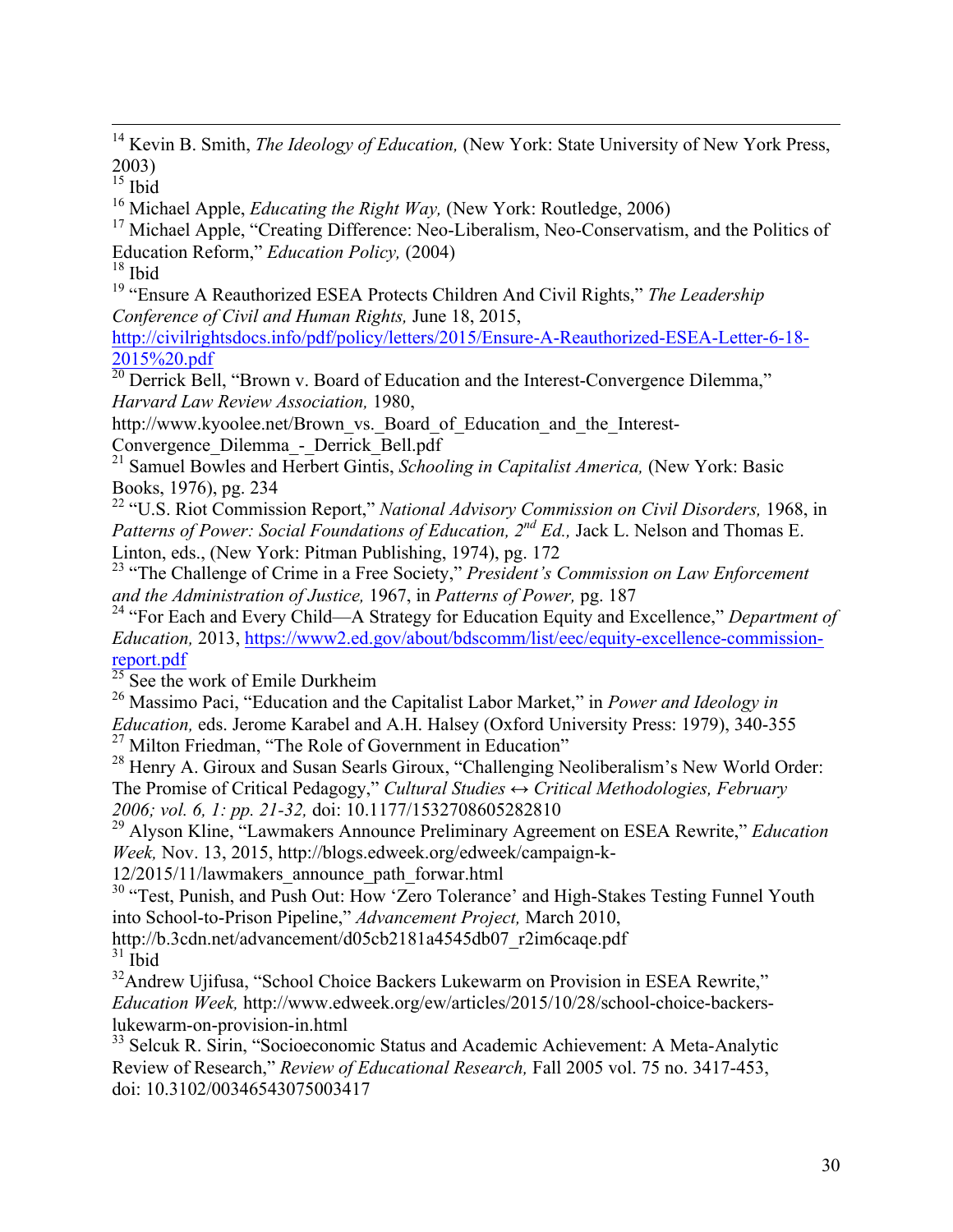34 National Center for Education Statistics, *Equality of Educational Opportunity,* by James E. Coleman, 1966, http://files.eric.ed.gov/fulltext/ED012275.pdf

<sup>37</sup> *Every Child Achieves Act of 2015, S.1177, 114<sup>th</sup> Cong. 1<sup>st</sup> Sess., July 7, 2015, <i>Congressional Record* Vol. 161, No. 104, Daily Edition, S 4666

<sup>38</sup> Samuel Bowles, "Unequal Education and the Reproduction of the Social Division of Labor," in *Power and Ideology in Education,* eds. Jerome Karabel and A.H. Halsey (Oxford University Press: 1979), 137-153

<sup>39</sup> Lauren Camera, "Senate Votes to End Debate on ESEA Rewrite; Final Vote Expected Thursday," *Education Week,* July 15, 2015, http://blogs.edweek.org/edweek/campaign-k-12/2015/07/senate\_votes\_to\_end\_debate\_on\_.html

<sup>40</sup> *Every Child Achieves Act of 2015,* S.1177, 114th Cong. 1st Sess., July 7, 2015, *Congressional Record* Vol. 161, No. 104, Daily Edition, S 5042

<sup>41</sup> "Safe, Healthy, and Ready to Learn," *Futures Without Violence,* May 2015, http://d3vc4vygg8dc62.cloudfront.net/wp-content/uploads/Safe-Healthy-and-Ready-to-Learn Full-Report.pdf

<sup>42</sup> Sen. Corey Booker, *Every Child Achieves Act of 2015*, S.1177, 114<sup>th</sup> Cong. 1<sup>st</sup> Sess., July 7, 2015, *Congressional Record* Vol. 161, No. 104, Daily Edition, S 4668

<sup>43</sup> Chauncey DeVega, "Sympathy is for white people: The '60 Minutes' segment that highlights America's startling double standard on addiction," *Salon,* Nov. 4 2015,

http://www.salon.com/2015/11/04/sympathy\_is\_for\_white\_people\_the\_60\_minutes\_segment\_th at highlights americas startling double standard on addiction/

<sup>44</sup> Wade Henderson, Statement to the Senate Health, Education, Labor, & Pensions Committee, *Fixing No Child Left Behind: Testing and Accountability, Hearing, Jan. 21 2015,* http://www.help.senate.gov/imo/media/doc/Henderson6.pdf

<sup>45</sup> Jody Owens, "How Prison Stints Replaced Study Hall," *Politico,* March 15, 2015, http://www.politico.com/magazine/story/2015/03/criminal-kids-juvenile-justice-sentencingreform-incarceration-116065

<sup>46</sup> *Every Child Achieves Act of 2015,* S.1177, 114th Cong. 1st Sess., July 14, 2015, *Congressional Record* Vol. 161, No. 109, Daily Edition, S 5048

<sup>47</sup> Augustine F. Romero, "Arizona on the Doorstep of Apartheid," in *Handbook of Critical Race Theory in Education,* eds. Marvin Lynn and Adrienne D. Dixon, (New York: Routledge: 2013), 304

<sup>48</sup> Arizona House Bill 2281 (2011)

<sup>49</sup> "Every Student Succeeds Act of 2015,"  $114<sup>th</sup>$  Cong.,  $\&4107$  (a)(3)(E)

 $50$  Ibid,  $$1501$ 

<sup>51</sup> *Student Success Act of 2015,* H.R. 5, 114th Cong. 1st Sess., July 7, 2015, *Congressional Record*  Vol. 161, No. 105, Daily Edition, H 4885

<sup>52</sup>Jack Reed, *Every Child Achieves Act of 2015*, S.1177, 114<sup>th</sup> Cong. 1<sup>st</sup> Sess., July 7, 2015, *Congressional Record* Vol. 161, No. 104, Daily Edition, S 4673

<sup>53</sup> "A New Majority Research Bulletin," *Southern Education Foundation, http://www.southerneducation.org/Our-Strategies/Research-and-Publications/New-Majority-Diverse-Majority-Report-Series/A-New-Majority-2015-Update-Low-Income-Students-Now*

<sup>35</sup> National Commission on Excellence in Education, *A Nation at Risk,* pg. 14

<sup>36</sup> *Every Child Achieves Act of 2015,* S.1177, 114th Cong. 1st Sess., July 14, 2015, *Congressional Record* Vol. 161, No. 109, Daily Edition, S 5047